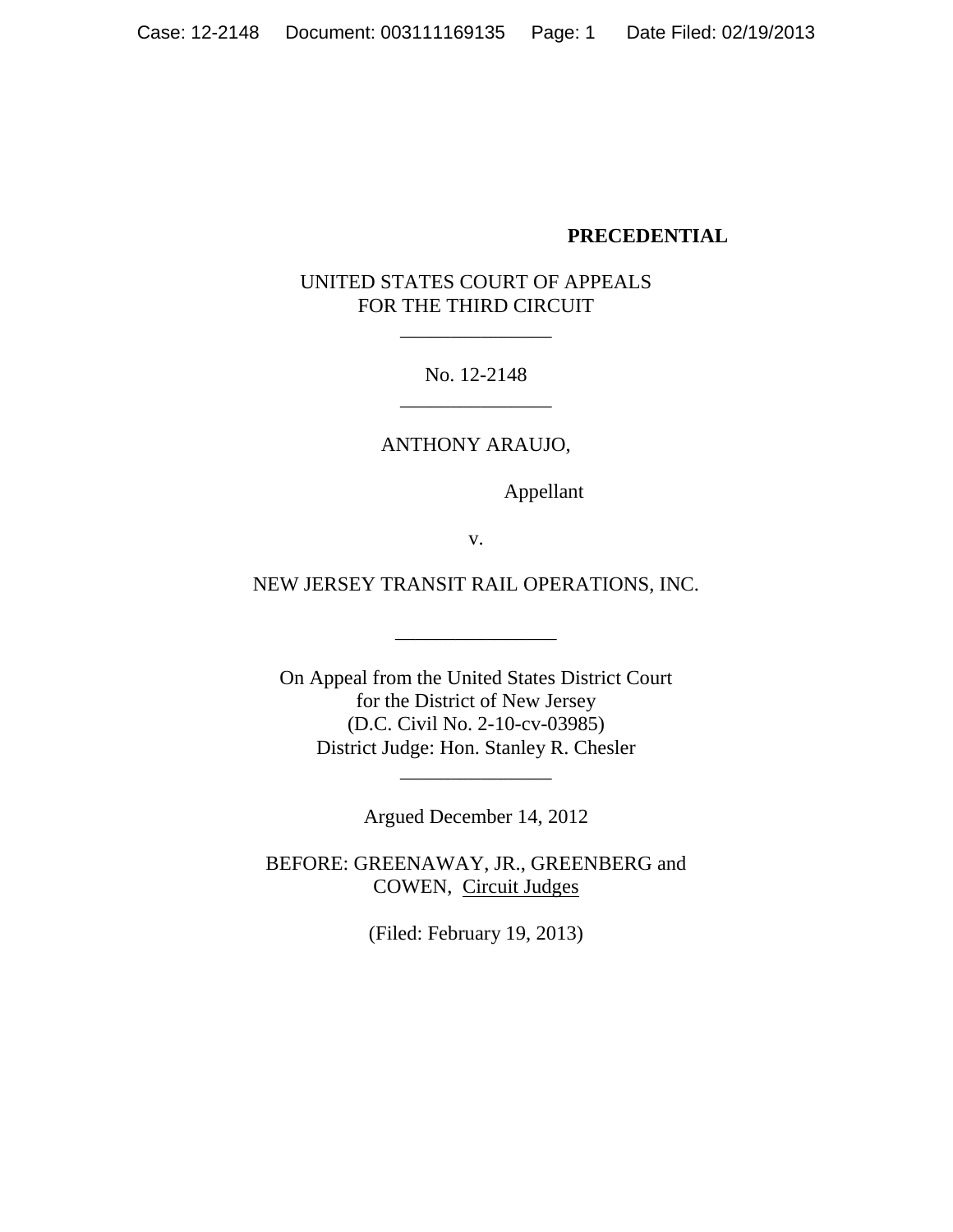Charles C. Goetsch, Esq. (Argued) Cahill, Goetsch & Perry 43 Trumbull Street New Haven, CT 06510

Counsel for Appellant

Adam K. Phelps, Esq. (Argued) Office of Attorney General of New Jersey Department of Law & Public Safety One Penn Plaza East, 4<sup>th</sup> Floor Newark, NJ 07105

Counsel for Appellee

## OPINION \_\_\_\_\_\_\_\_\_\_\_\_\_\_\_

\_\_\_\_\_\_\_\_\_\_\_\_\_\_\_

COWEN, Circuit Judge.

Anthony Araujo filed a complaint in the United States District Court for the District of New Jersey alleging that he was disciplined by New Jersey Transit Rail Operations, Inc. ("NJT") in retaliation for his participation in an activity protected by the Federal Rail Safety Act, 49 U.S.C. § 20109 ("FRSA"). Specifically, Araujo reported an emotional injury after he witnessed a fatal accident on February 25, 2008. The District Court (Judge Stanley R. Chesler) found that the discipline was not retaliatory and granted NJT's motion for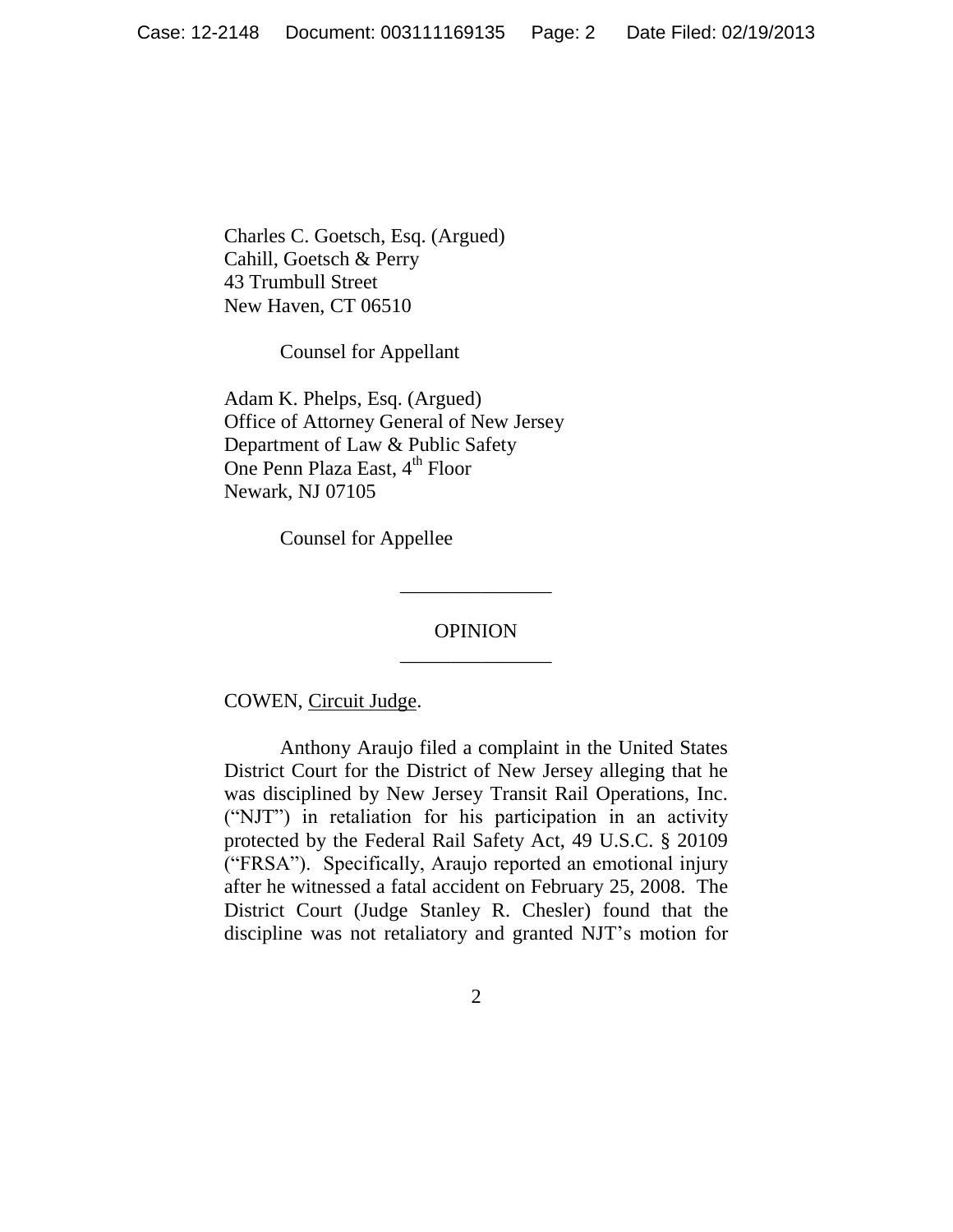summary judgment. *See Araujo v. New Jersey Transit Rail Operations, Inc.*, No. 10-CV-3985, 2012 WL 1044619 (D.N.J. Mar. 28, 2012). We will reverse the order of the District Court and remand.

I.

As this appeal arises from the grant of NJT's motion for summary judgment, we recount the facts contained in the record in the light most favorable to Araujo, the non-moving party. *See Anderson v. Liberty Lobby, Inc.,* 477 U.S. 242, 249 (1986).

NJT employs outside contractors to conduct repairs and maintenance work on bridges that pass over railroad tracks that are electrified by NJT. They are primarily protected from overhead high voltage catenary wires by two NJT linemen, and are protected from the movement of other trains on the tracks by a conductor-flagman. Prior to the February 25, 2008 accident, it was the practice of linemen not to talk to the NJT conductor-flagman about catenary outages. Rather, linemen would brief the supervisor of the contractor crew about the extent of the electrical catenary outages. The supervisor of the contractor crew would then inform the conductor-flagman that the catenary lines were de-energized. On the date of the accident, Beaver Construction Company ("Beaver Construction"), performed work rehabilitating bridges over an electrified NJT track. The specific area of

work was on Track 2, in Newark, New Jersey. NJT employed two linemen—Christopher Picton and Jeff Meisner—to de-energize the catenary and provide primary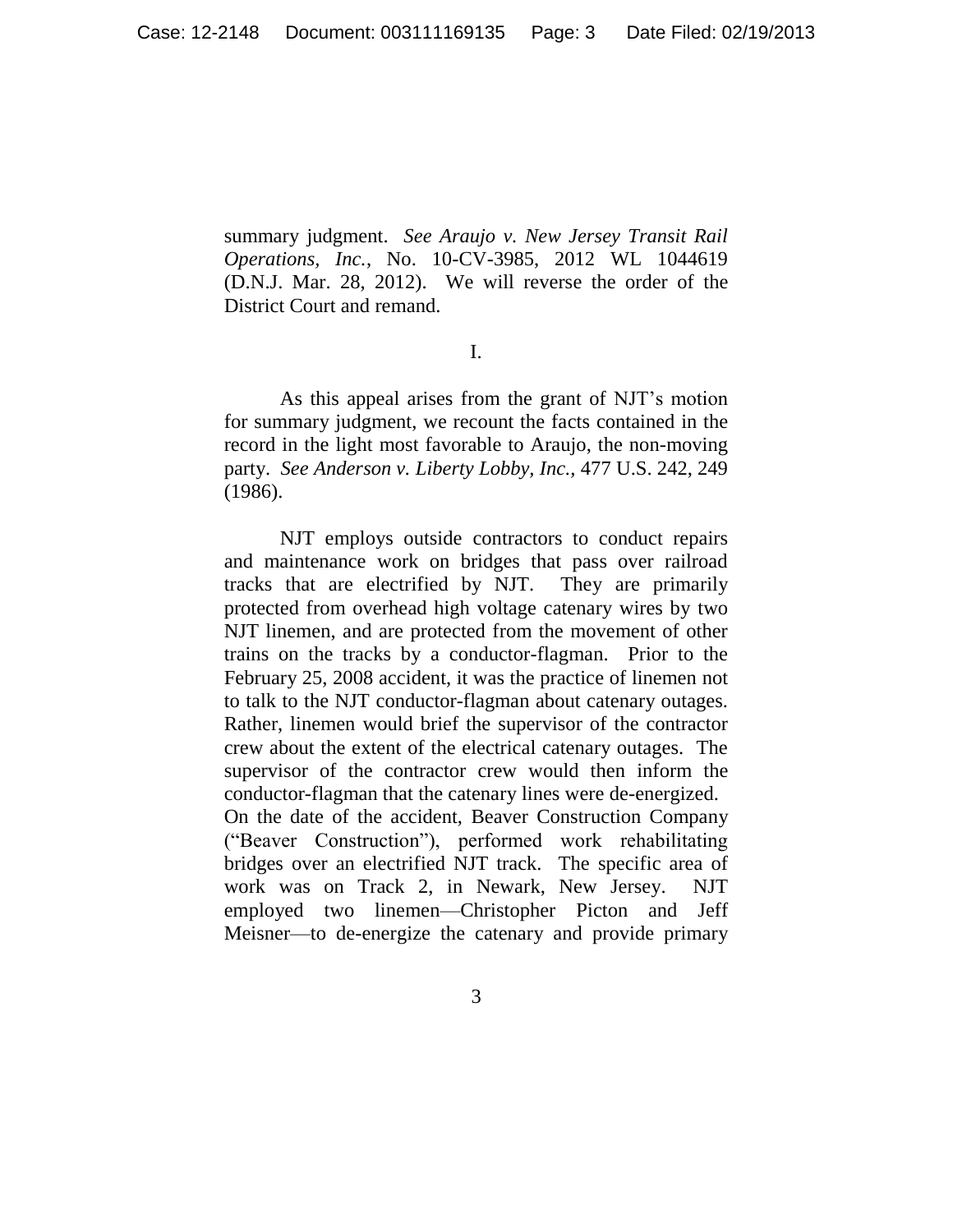protection to the contractors. Araujo was the conductorflagman. His primary responsibility was to protect contractors from oncoming trains.

The linemen told the Beaver Construction superintendent, Nicholas Gilman, that the Beaver Construction crew was supposed to work around Track 2, near Third Street. The linemen did not brief Araujo regarding the limits of the catenary outage, and Araujo concedes that he was not aware of the extent of the catenary outage. Rather, based on his experience as a conductor-flagman, Araujo assumed that the catenary was de-energized to the same extent as the track was put out of service for the repairs. He had received a Bulletin Order—a document used by NJT to describe track outage information—which stated that the track was out of service for electrical trains between Broad Street and Roseville Avenue, an area which included Seventh Street, where the accident occurred. Araujo, however, was mistaken in his assumption that the scope of the catenary deenergization was the same as the track outage. The catenary de-energization was not controlled by the Bulletin Order, but was controlled by another form—the E.T. 102 form—and did not extend that far.

The Beaver Construction crew, accompanied by Araujo, commenced its work at the Third Street area of Track 2. After the crew completed its work, Araujo believed that the construction crew was going to get off of the tracks at the Bathgate Avenue exit ramp, which is past Seventh Street. The two linemen, Picton and Meisner, did not remain with the construction crew, but rather moved to meet the Beaver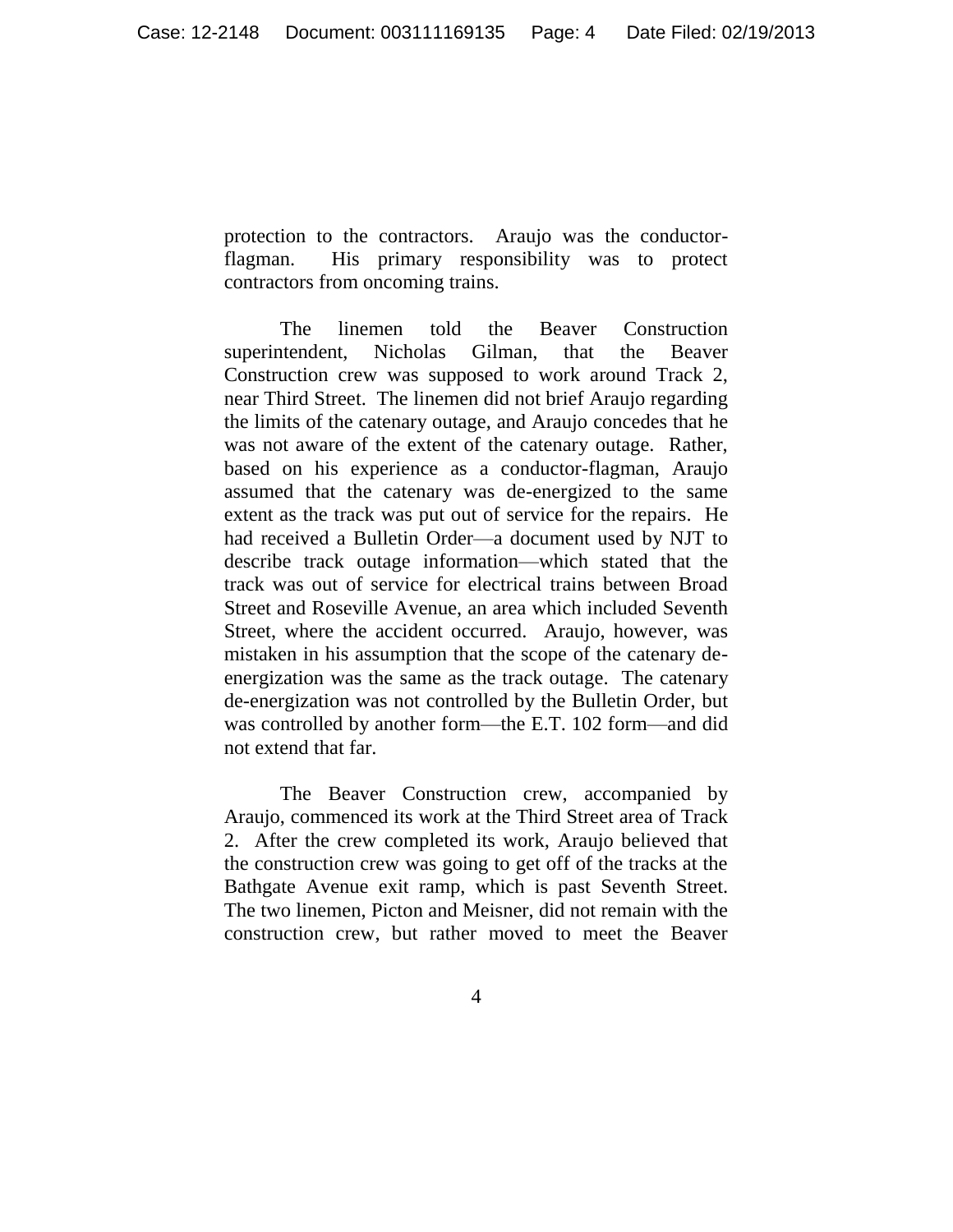Construction crew at Bathgate Avenue. Rather than exiting, the Beaver Construction crew foreman, Francis McNeil, asked superintendent Gilman for permission for the crew to stop at Seventh Street to perform minor repairs.

According to Araujo, who heard the conversation between McNeil and Gilman, Gilman told McNeil that he "had the catenary," meaning that he had signed off on the catenary outage with the linemen. Araujo understood this to mean that the catenary was de-energized at Seventh Street. According to Araujo, linemen in practice communicated catenary outages to a conductor-flagman by relaying the information through a construction crew foreman. Thus, at this time, the construction crew, the foreman, and Araujo were not aware that the catenary outage did not extend to Seventh Street. Araujo was the only NJT employee that was with the construction crew. The construction crew proceeded with repairs, and a construction crew member came in contact with the catenary. He was electrocuted, dying from his injuries, which Araujo witnessed.

Following the accident, NJT Superintendent Joseph Meade, who was Araujo's manager, questioned Araujo at the site. He also interviewed others, who confirmed that Araujo had not been briefed about the catenary outage.

The accident was a Federal Rail Administration ("FRA") reportable incident, and both FRA and NJT rules and regulations required NJT to conduct drug tests on any employee that it had "reasonable cause" to believe had committed rule violations that contributed in any way to the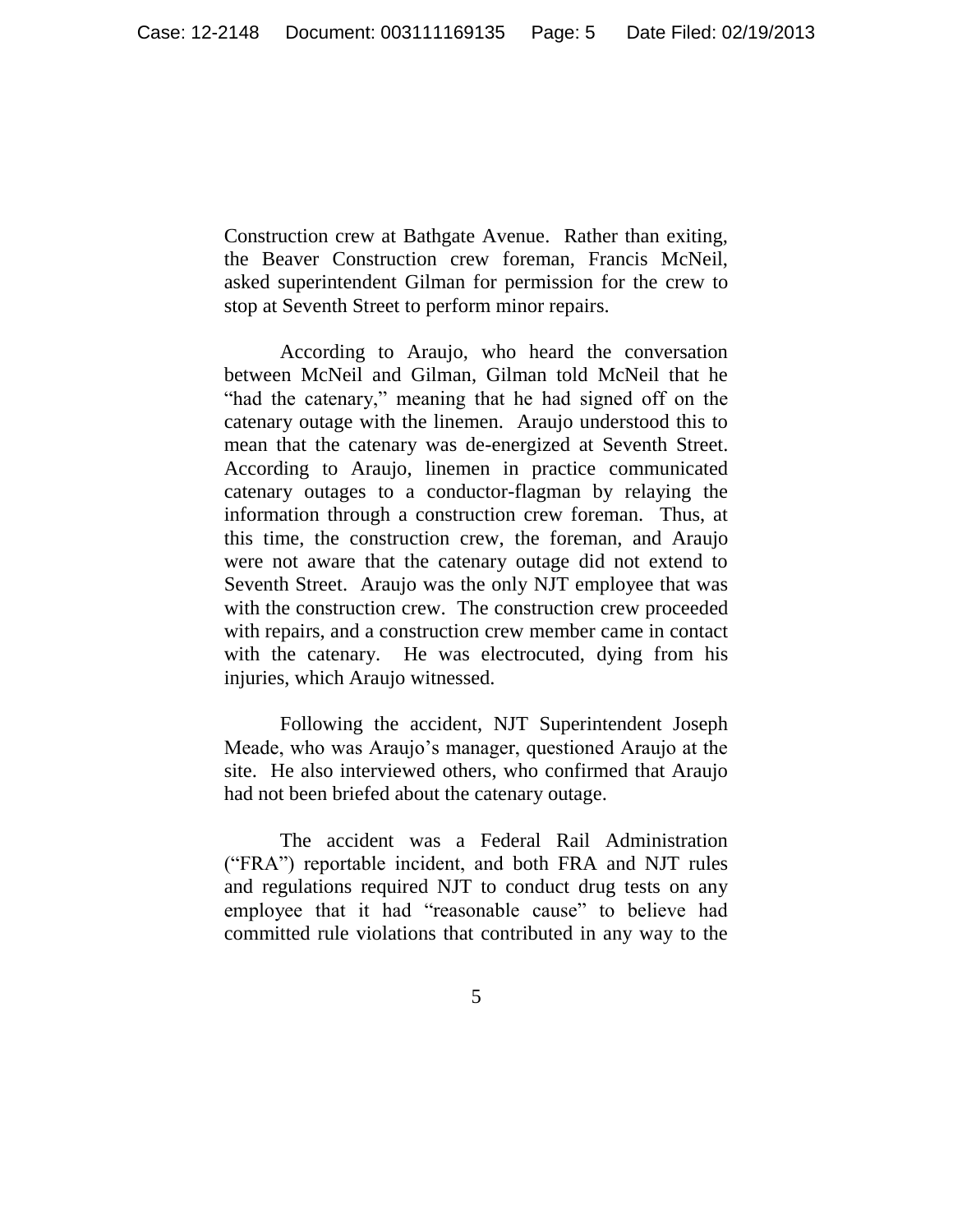incident. On the evening of the incident, NJT administered drug tests to two lineman—Picton and Meisner—who were responsible for protecting the contractors from catenary wires, but did not order a drug test for Araujo.

The following day, Araujo gave a taped statement about the incident to NJT. There was no significant new information in that statement. Araujo also went to NJT's Employee Assistance Program ("EAP") to report symptoms that he was experiencing as a result of witnessing the accident. A NJT counselor confirmed that he was medically unable to work due to a work-related injury, and informed Meade that Araujo could not work. A work-related medical condition that causes an employee to miss work had to be reported to the FRA.

Under the applicable labor relations agreement, NJT had ten days from the date of the incident to give employees notice of a hearing and investigation ("H&I") into rule violations arising out of the incident. On March 5, 2008, Meade drafted disciplinary charges against Araujo, asserting a violation of TRO-3 rules. The TRO-3 rules require conductors to prohibit people under their protection from going near the catenary unless the conductor knows for certain that the catenary is de-energized. Meade admitted during his deposition that, as of the evening of February 25, 2008, he was in possession of all of the information on which he based the TRO-3 rule violation charges against Araujo. He testified, in part:

Q: So what was your basis for deciding to bring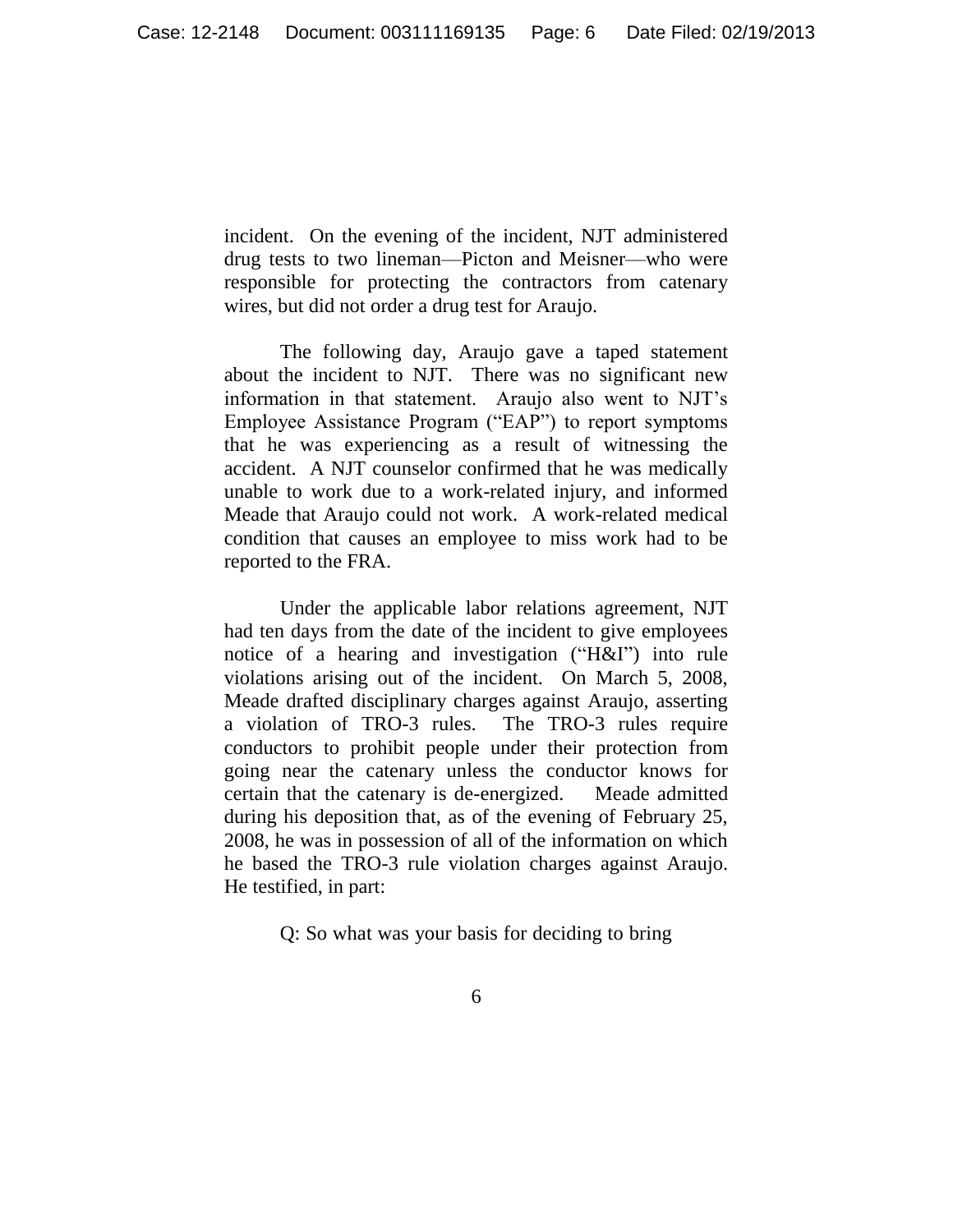the charges? What information, what facts did you rely on?

A: The fact that the individual came in contact with the catenary wire showed that there was some question on whether [Araujo] followed the rules as outlined in TRO-3, 13, 14, 15 and 101.

Q: You certainly knew that fact as of the afternoon of February 25th, 2008, correct?

A: We knew that the incident happened. We weren't fully advised in-depth of it, which is why we set up a hearing and investigation to bring all the facts together.

Q: Well, my question to you is—

A: This is not a guilty—this is trying to get all the people involved together and ascertain the facts to see if indeed he did comply with those rules.

Q: Well, why did you suspect or believe that he didn't comply with the rules? What basis did you have to even believe that?

A: Because an individual was injured under his protection by coming in contact with the catenary.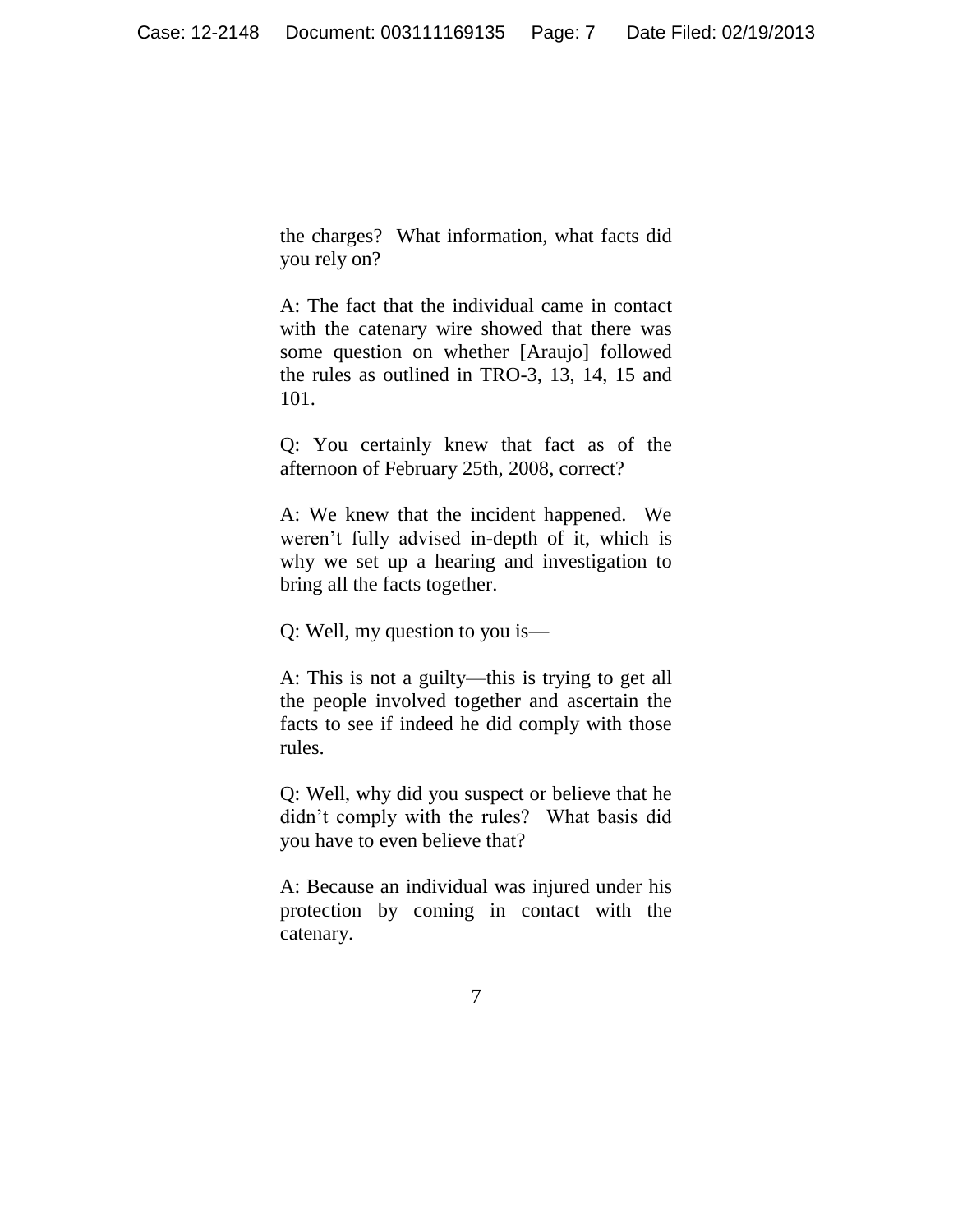Q: A fact that you knew on February 25, 2008, correct?

A: Yes, sir.

(A-789.) However, Meade also testified that "the fact that we charged Mr. Araujo had nothing to do with the fact that we didn't" drug test him, and stated that the decision to charge Araujo was made after the initial interview on February 25, 2008, and required him to read the statements given by Picton, Meisner, and other witnesses. Additionally, the record reflects that Araujo was the only conductor-flagman that was ever charged with a violation of TRO-3 rules during the five years prior to February 25, 2008. (A-672.)

On May 22, 2008, NJT ceased paying Araujo's wages on the grounds that Araujo's injury was a recoverable injury under the Federal Employers Liability Act ("FELA"). On October 2, 2008, Araujo was cleared to return to work from his injury, but he was suspended without pay while the charges were pending. A hearing was held and the adjudicating officer found that Araujo violated the TRO-3 rules. As a result, Araujo was assessed a time-served suspension without pay.

Araujo thereafter filed a complaint with the Occupational Safety & Health Administration ("OSHA") Office of Whistleblower Protection, as required by the FRSA. OSHA issued findings in favor of Araujo, and ordered NJT to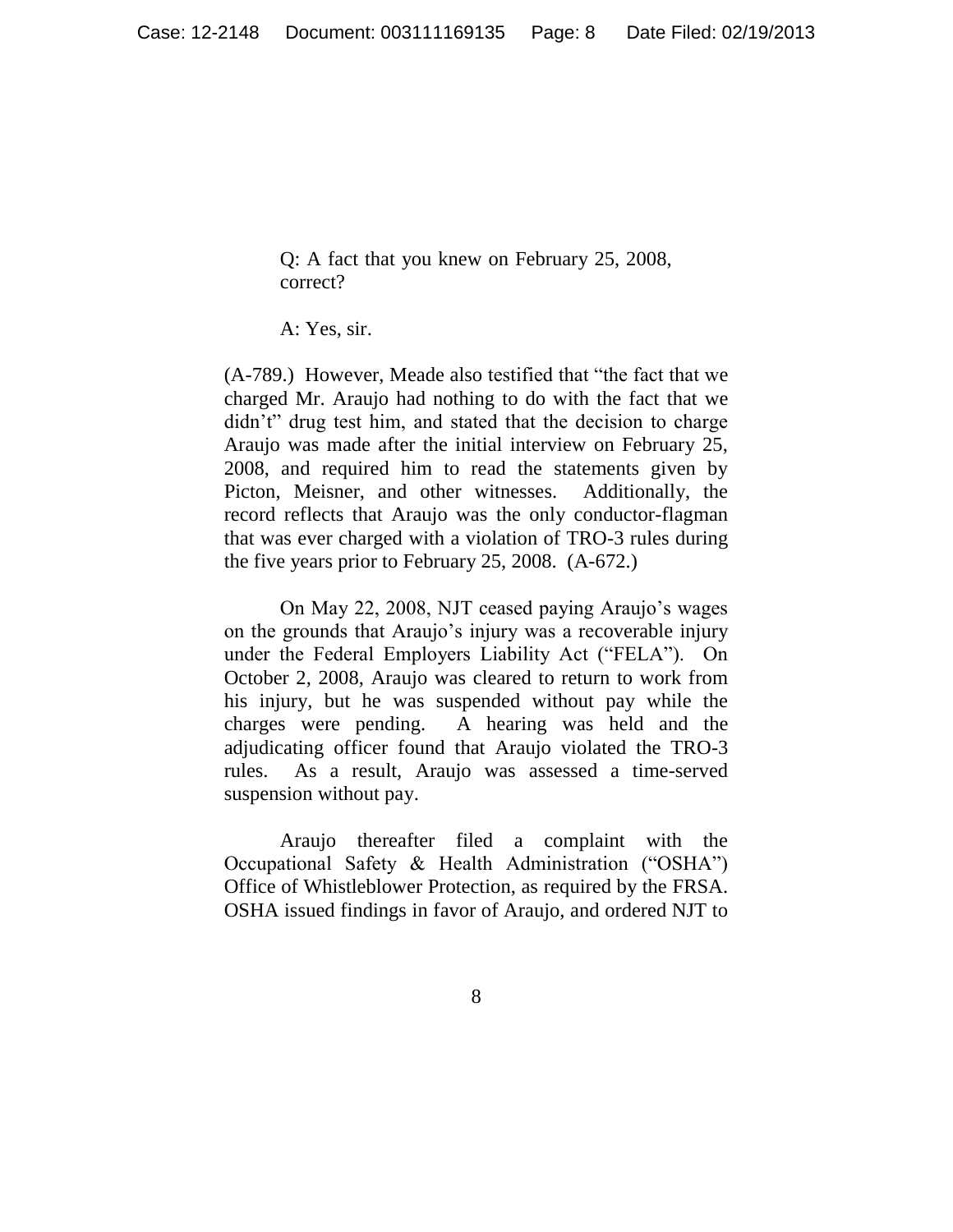pay \$569,587 in damages, to which NJT objected.<sup>1</sup> Pursuant to the FRSA, Araujo filed this suit in the United States District Court for the District of New Jersey.<sup>2</sup> Following discovery, NJT filed a motion for summary judgment, which the District Court granted. This appeal followed.

II.

The District Court had jurisdiction pursuant to 49 U.S.C. § 20109(d)(3) and 28 U.S.C. § 1331. We have

 $\overline{a}$ <sup>1</sup> The award included damages for lost EAP benefits (\$23,350); lost wages (\$40,271); pain and suffering (\$5,000); damage to Araujo's FICO credit score (\$50,000); the loss of Araujo's car, which was repossessed when he could no longer make payments (\$12,297.08); the loss of Araujo's home, which was foreclosed when he could no longer make payments (\$345,754.37); punitive damages (\$75,000); and attorneys' fees (\$17,915). (A-35.11.)

 $\bar{2}$ The FRSA gives authority to investigate and adjudicate whistleblower complaints to the Secretary of Labor. *See* 49 U.S.C. § 20109(d). The Secretary of Labor has delegated her authority under this provision to the Assistant Secretary for OSHA. *See* 29 C.F.R. § 1982.104. While plaintiffs are required to first lodge a complaint with OSHA, the FRSA permits a plaintiff to bring an action in federal district court "if the Secretary of Labor has not issued a final decision within 210 days after the filing of the complaint and if the delay is not due to the bad faith of the employee." 49 U.S.C.  $\S$  20109(d)(3). Here, the parties agree that the statutory prerequisite was met for Araujo to file his complaint in District Court.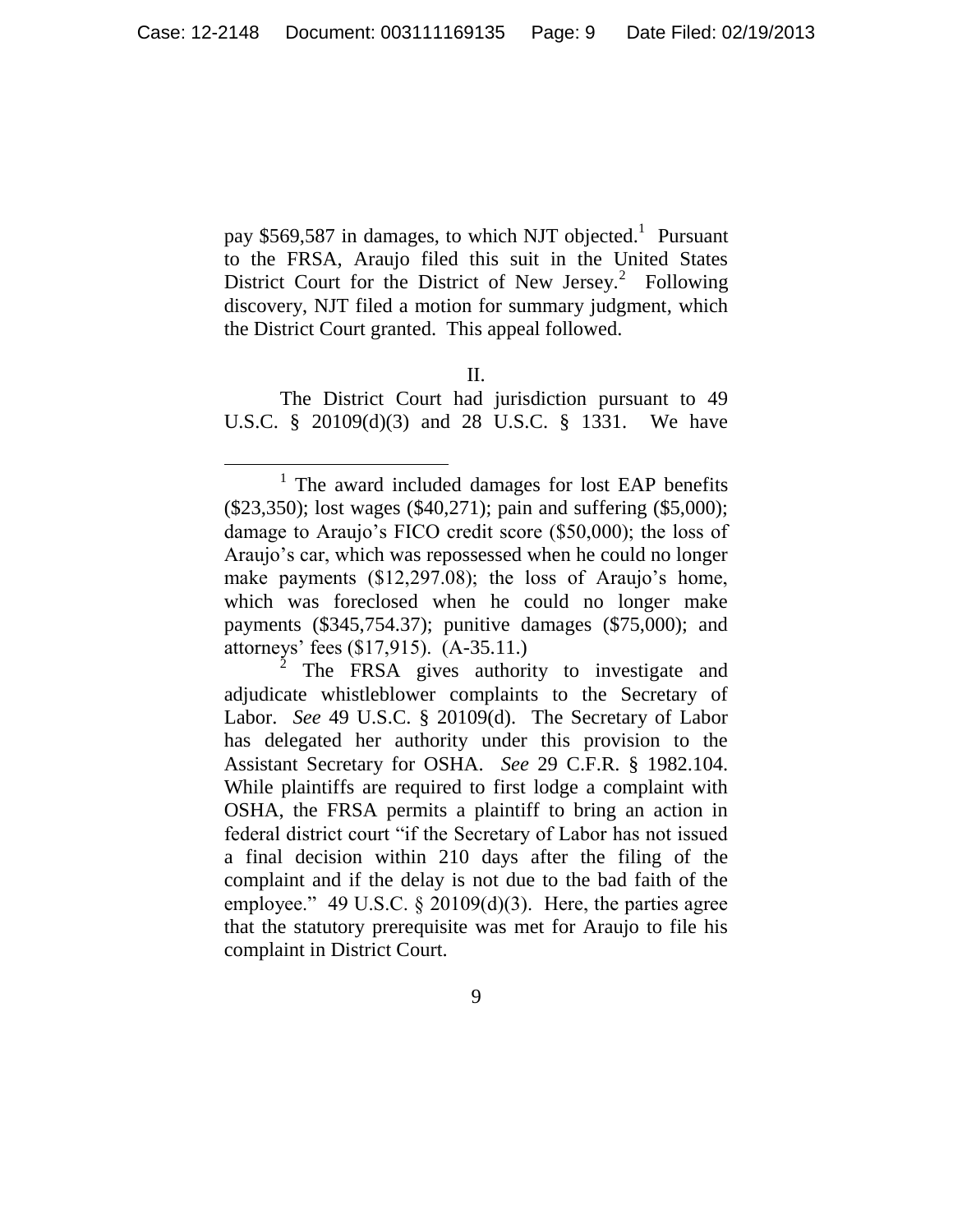jurisdiction over this appeal pursuant to 28 U.S.C. § 1291. We exercise plenary review over a district court's grant of summary judgment. *See Mabey Bridge & Shore, Inc. v. Schoch*, 666 F.3d 862, 867 (3d Cir. 2012). This court can affirm a grant of summary judgment only if "there is no genuine dispute as to any material fact and the movant is entitled to judgment as a matter of law." Fed. R. Civ. P. 56(a). In making its determination, "the court should view the facts in the light most favorable to the nonmoving party and draw all inferences in that party's favor." *Marzano v. Computer Sci. Corp. Inc.*, 91 F.3d 497, 501 (3d Cir. 1996).

## III.

#### A.

The purpose of the Federal Rail Safety Act ("FRSA") is "to promote safety in every area of railroad operations." 49 U.S.C. § 20101. The FRSA was substantially amended in 2007 to include anti-retaliation measures. Prior to the passage of the FRSA, whistleblower retaliation complaints by railroad carrier employees were subject to mandatory dispute resolution pursuant to the Railway Labor Act, 45 U.S.C. § 151 *et seq*. *See generally* 75 Fed. Reg. 53,523 (Aug. 31, 2010).Congress passed the FRSA amendment in 2007, expanding the scope of the anti-retaliation protections and providing enforcement authority with the Department of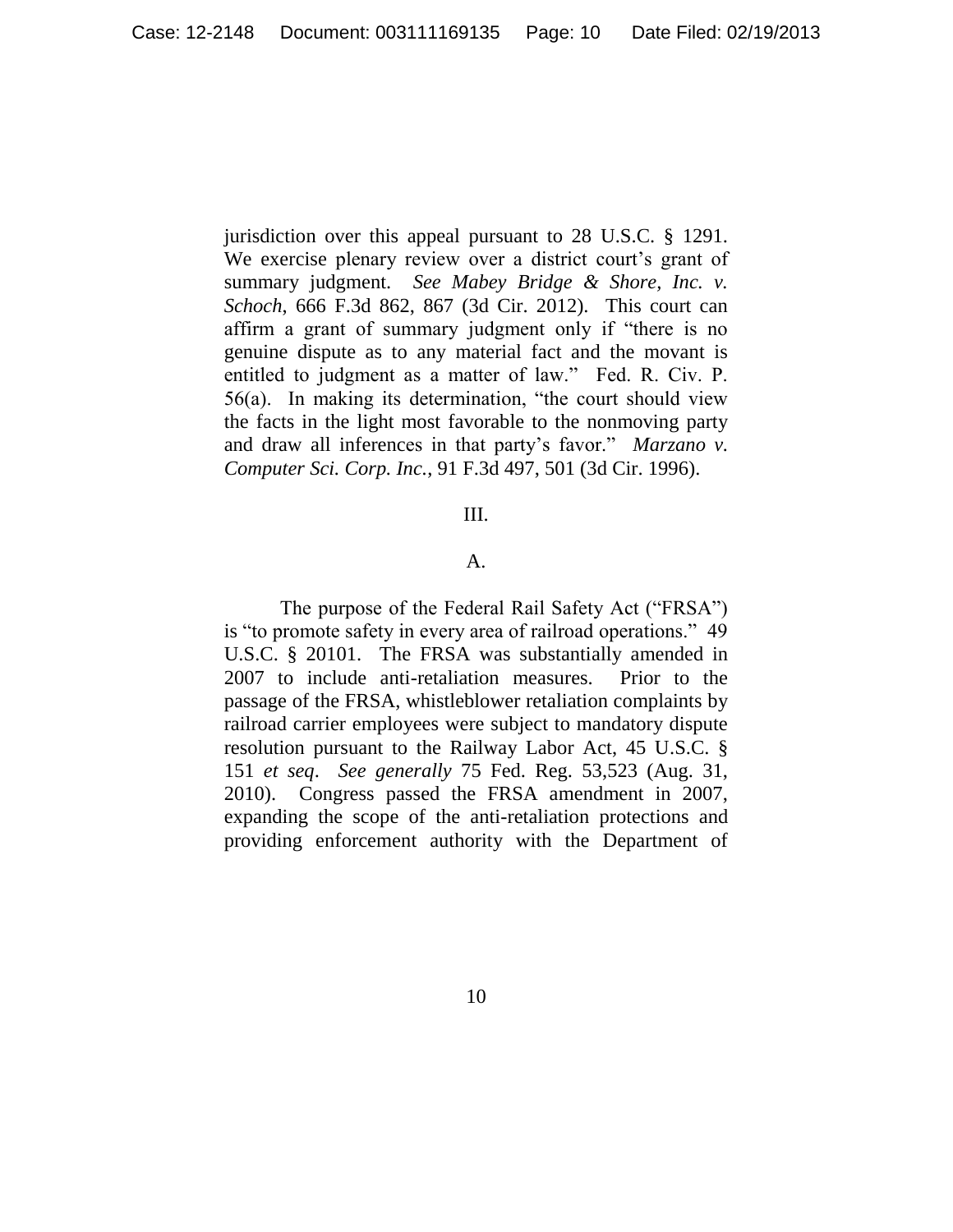Labor.<sup>3</sup> Under the newly amended FRSA, a railroad carrier "may not discharge, demote, suspend, reprimand, or in any other way discriminate against an employee if such discrimination is due, in whole or in part" to the employee's engagement in one of numerous protected activities. 49 U.S.C. § 20109(a). The protected activities are enumerated in the statute, and include notifying the railroad carrier of a work-related personal injury or a work-related illness. *Id.* § 20109(a)(4).

#### B.

The FRSA incorporates by reference the rules and procedures applicable to Wendell H. Ford Aviation Investment and Reform Act for the 21st Century ("AIR-21") whistleblower cases. *Id.* § 20109(d)(2)(A). AIR-21 sets forth a two-part burden-shifting test. *See id.* § 42121(b)(2)(B)(i)- (ii). Since the FRSA was amended to incorporate the AIR-21 burden-shifting test in 2007, no federal court of appeals has

 $\overline{a}$ 

 $3$  The legislative history of the bill reflects that the changes were intended to "enhance the oversight measures that improve transparency and accountability of the railroad carriers" and that "[t]he intent of this provision is to ensure that employees can report their concerns without the fear of possible retaliation or discrimination from employers." H.R. Rep. No. 110-259 at 348 (2007) (Conf. Rep.). For discussion of the changes, *see Santiago v. Metro-North Commuter R.R. Co.*, ARB No. 10-147, slip op. at 12-14; *Norfolk S. Ry. Co. v. Solis*, No. 12-0306, 2013 WL 39226, at \*3-4 (D.D.C. Jan. 3, 2013).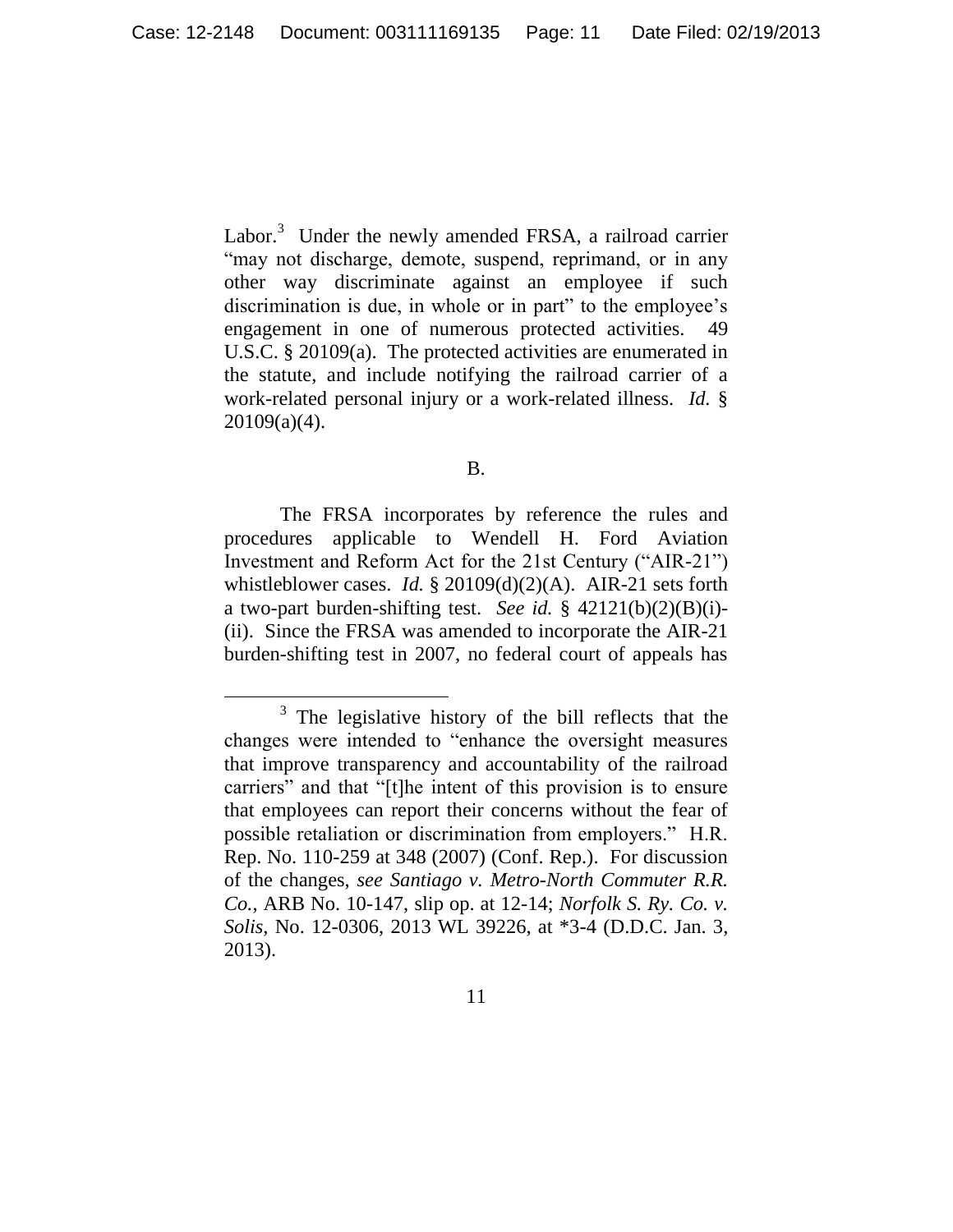considered its application.

 $\overline{a}$ 

Under AIR-21, an employee must show, by a preponderance of the evidence, that "(1) she engaged in protected activity; (2) the employer knew that she engaged in the protected activity; (3) she suffered an unfavorable personnel action; and (4) the protected activity was a contributing factor in the unfavorable action."<sup>4</sup> Allen v. *Admin. Review Bd.*, 514 F.3d 468, 475-76 (5th Cir. 2008). Once the plaintiff makes a showing that the protected activity was a "contributing factor" to the adverse employment action, the burden shifts to the employer to demonstrate "by clear and convincing evidence, that the employer would have taken the same unfavorable personnel action in the absence of that behavior." *Id.* § 42121(b)(2)(B)(ii). The Department of Labor has promulgated regulations that adopt this burdenshifting standard to FRSA complaints filed with the Department of Labor. *See* 29 C.F.R. § 1982.104(e)(3)-(4).

In the past, we have found that if a statute does not provide for a burden-shifting scheme, *McDonnell Douglas* applies as the default burden-shifting framework.<sup>5</sup> See Doyle

<sup>&</sup>lt;sup>4</sup> This case is only concerned with the fourth AIR-21 requirement—whether the protected activity was a contributing factor to the adverse employment action. Both parties concede that Araujo engaged in a protected activity; that NJT knew that Araujo engaged in a protected activity; and that Araujo suffered an adverse employment action. <sup>5</sup> The *McDonnell Douglas* framework is a three-step burden-

shifting test that was laid out by the Supreme Court in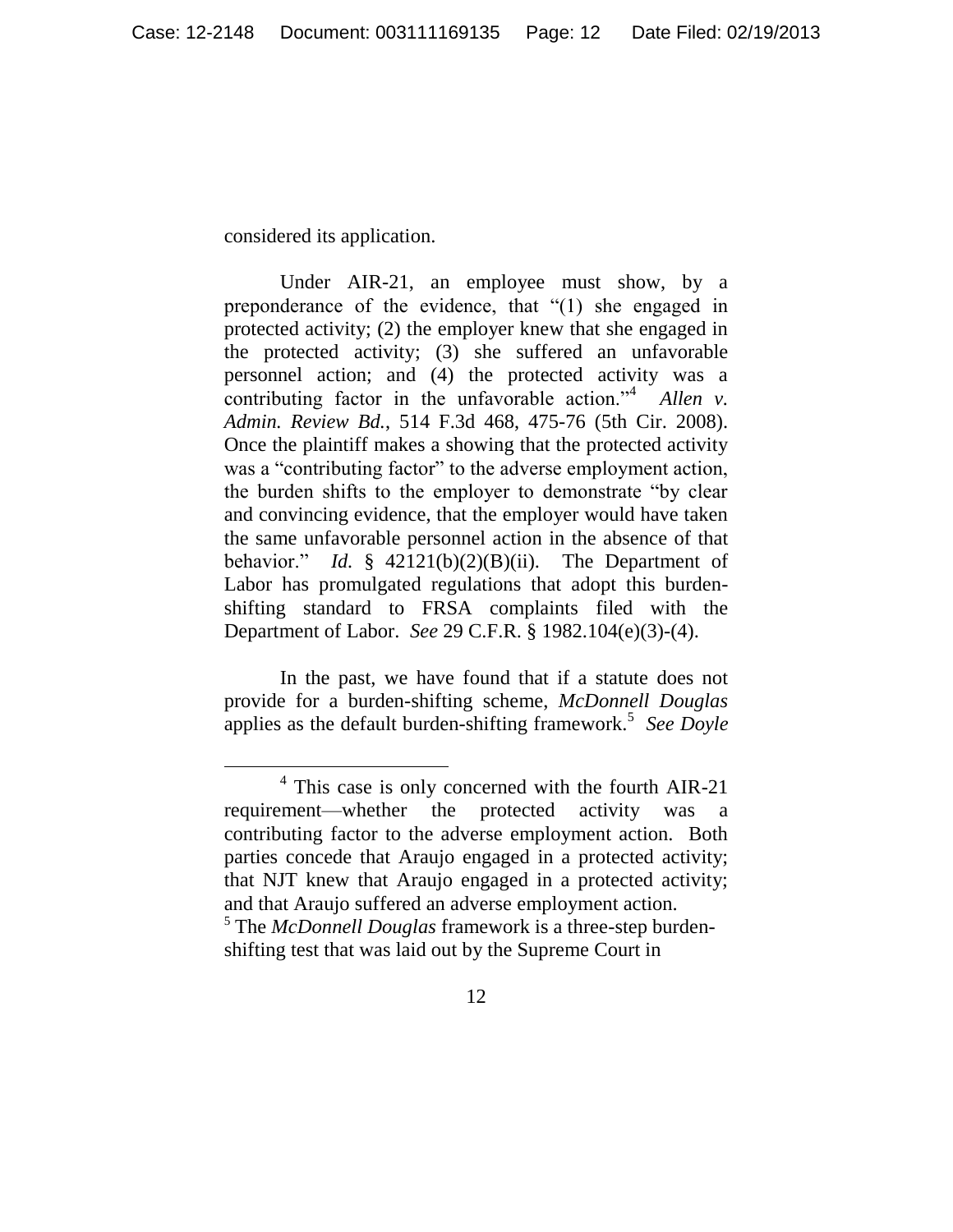*v. United States Sec'y of Labor*, 285 F.3d 243, 250 (3d Cir. 2002). This implies that when a burden-shifting framework other than *McDonnell Douglas* is present in a statute, Congress specifically intended to alter any presumption that *McDonnell Douglas* is applicable. The FRSA is clear that AIR-21 burden-shifting applies. However, in this case, the District Court noted that it was unable to locate any binding authority regarding burden-shifting, and discussed both *McDonnell Douglas* and the regulations promulgated by the Department of Labor, 29 C.F.R.  $\S$  1982.104(e)(4), which implement the AIR-21 framework. *Araujo*, 2012 WL 1044619, at \*5.

Ultimately, the District Court concluded that it did not need to determine whether *McDonnell Douglas* applied, or for that matter, whether the AIR-21 framework is distinct from the *McDonnell Douglas* framework, as according to the District Court, Araujo could not satisfy his burden under

 $\overline{a}$ 

*McDonnell Douglas Corp. v. Green*, 411 U.S. 792 (1973). The steps have been summarized as follows: "Under *McDonnell Douglas,* a plaintiff must first establish a prima facie case of discrimination. The burden then shifts to the employer to articulate a legitimate, nondiscriminatory reason for its employment action. If the employer meets this burden, the presumption of intentional discrimination disappears, but the plaintiff can still prove disparate treatment by, for instance, offering evidence demonstrating that the employer's explanation is pretextual." *Raytheon Co. v. Hernandez*, 540 U.S. 44, 49 n.3 (2003) (citations omitted).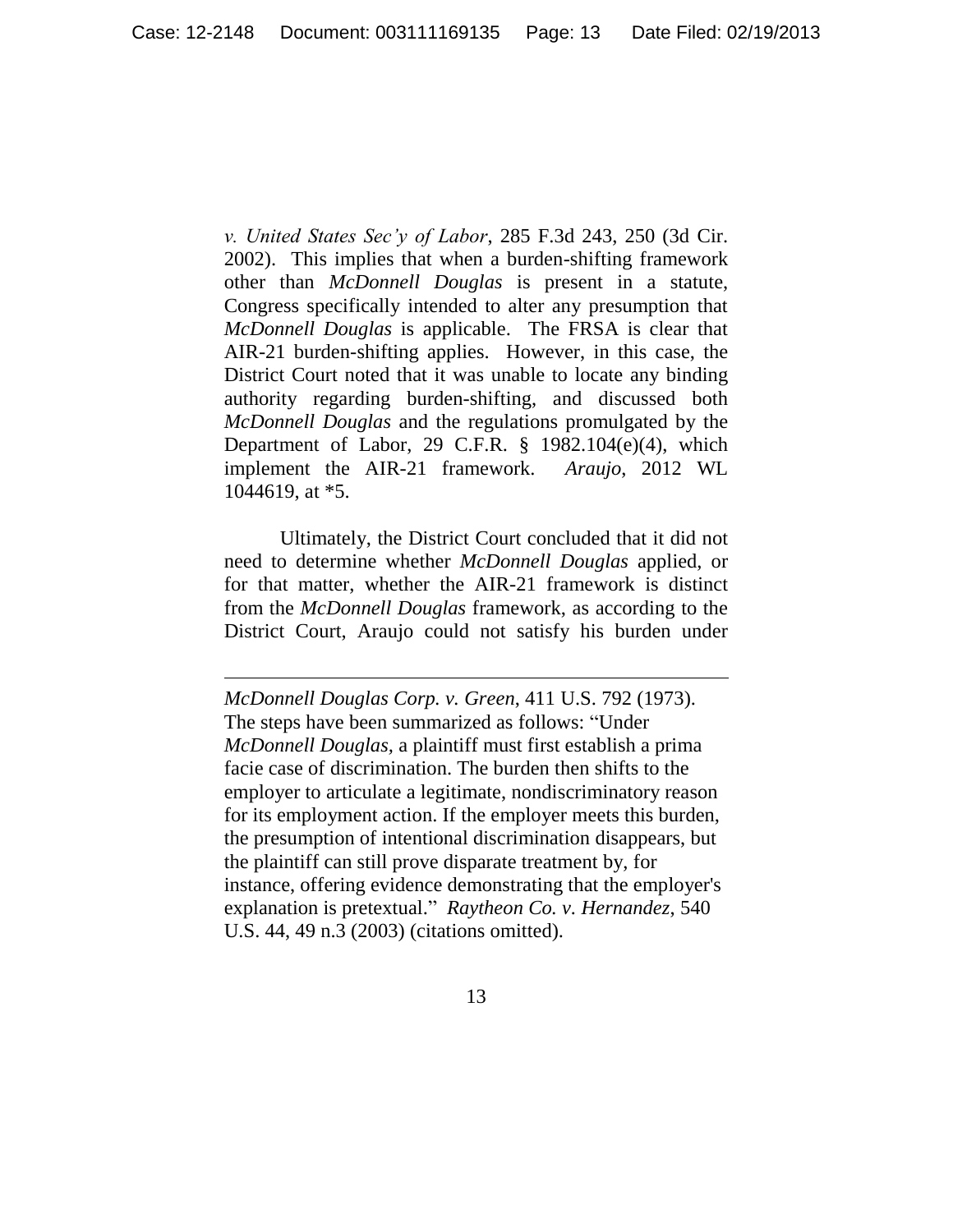either standard. We disagree with this approach. The District Court apparently did not recognize that, in fact, the FRSA explicitly incorporates the AIR-21 burden-shifting by reference. *See id.* ("The parties have not presented any binding authority to the Court concerning how to evaluate the viability of a FRSA whistleblower claim, nor has the Court's own research uncovered any reported cases dealing with FRSA retaliation claims."). Unquestionably, AIR-21 burdenshifting applies to cases brought under the FRSA.

It is necessary for us to interpret the FRSA burdenshifting scheme. Statutory analysis begins with the plain language of the statute, "the language employed by Congress." *Am. Tobacco Co. v. Patterson*, 456 U.S. 63, 68 (1982) (quoting *Reiter v. Sonotone Corp.*, 442 U.S. 330, 337 (1979)) (internal quotations omitted). This Court must give effect to the intent of Congress by giving these words their "ordinary meaning." *Id.* (internal quotation omitted). Considering the plain meaning of the statute, FRSA burdenshifting is much more protective of plaintiff-employees than the *McDonnell Douglas* framework. The plaintiff-employee need only show that his protected activity was a "contributing factor" in the retaliatory discharge or discrimination, not the sole or even predominant cause. *See* 49 U.S.C. §  $42121(b)(2)(B)(ii)$ . In other words, "a contributing factor is any factor, which alone or in combination with other factors, tends to affect in any way the outcome of the decision." *Ameristar Airways, Inc. v. Admin. Rev. Bd.*, 650 F.3d 563, 567 (5th Cir. 2011) (quoting *Allen*, 514 F.3d at 476 n.3 (internal quotation omitted).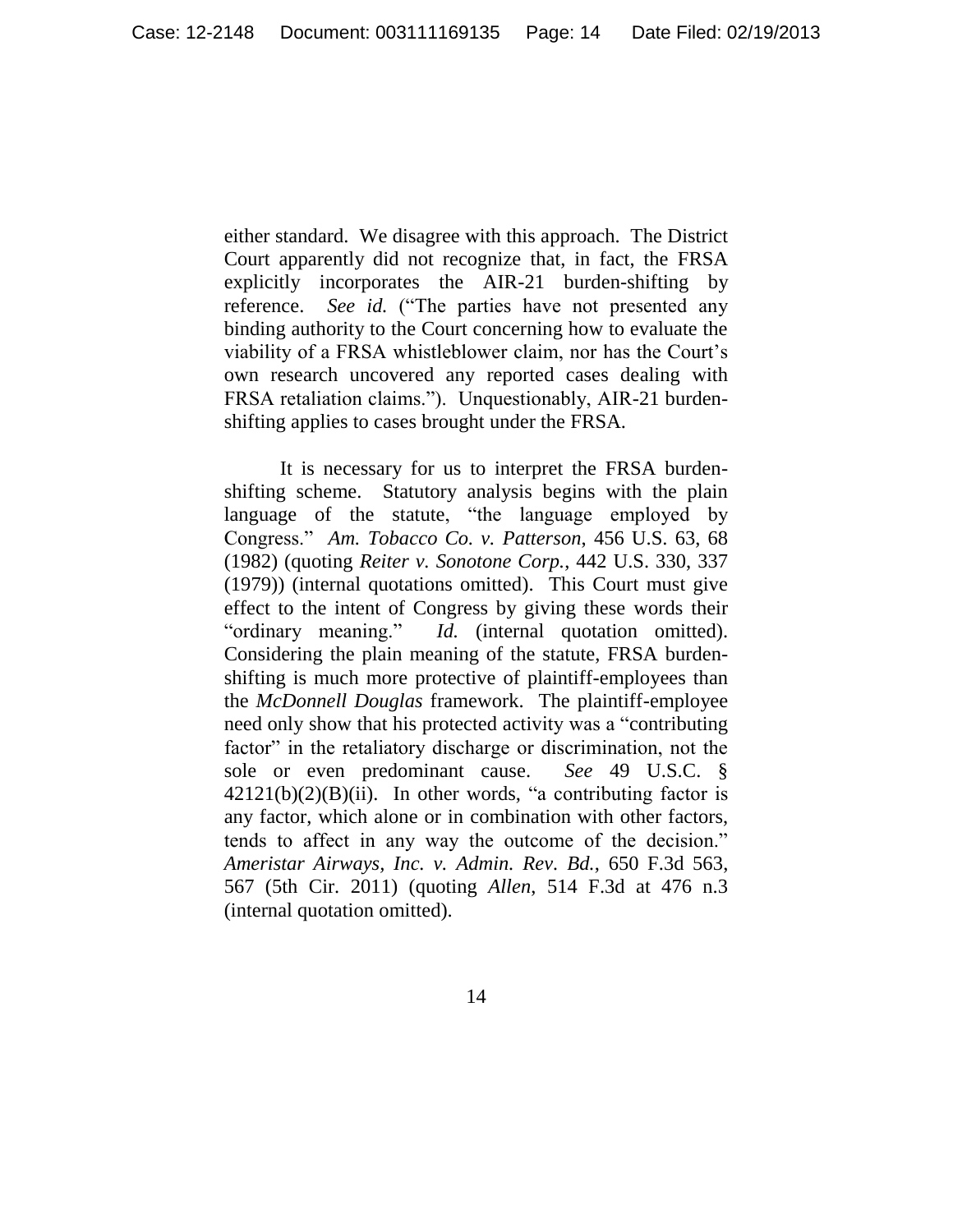The term "contributing factor" is a term of art that has been elaborated upon in the context of other whistleblower statutes. The Federal Circuit noted the following in a Whistleblower Protection Act case:

> The words "a contributing factor" . . . mean *any factor which, alone or in connection with other factors, tends to affect in any way the outcome of the decision.* This test is specifically intended to overrule existing case law, which requires a whistleblower to prove that his protected conduct was a "significant", "motivating", "substantial", or "predominant" factor in a personnel action in order to overturn that action.

*Marano v. Dep't of Justice*, 2 F.3d 1137, 1140 (Fed. Cir. 1993) (quoting 135 Cong. Rec. 5033 (1989) (Explanatory Statement on S. 20)) (emphasis added by Federal Circuit). Furthermore, an employee "*need not* demonstrate the existence of a retaliatory motive on the part of the employee taking the alleged prohibited personnel action in order to establish that his disclosure was a contributing factor to the personnel action." *Marano*, 2 F.3d at 1141 (emphasis in original); *see also Coppinger-Martin v. Solis*, 627 F.3d 745, 750 (9th Cir. 2010) ("A prima facie case does not require that the employee conclusively demonstrate the employer's retaliatory motive.").

Once the employee asserts a prima facie case, the burden shifts to the employer to demonstrate, "by clear and convincing evidence, that the employer would have taken the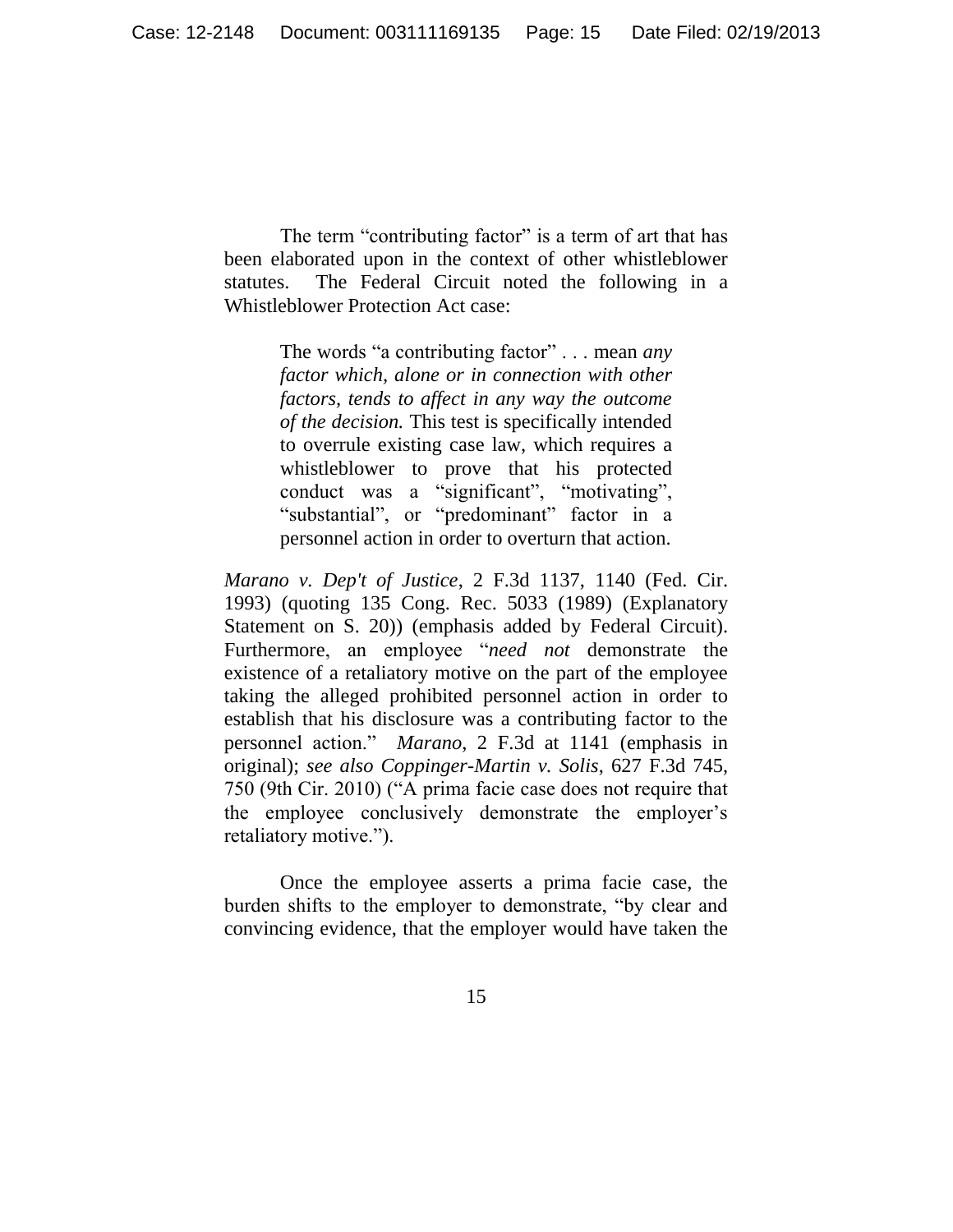same unfavorable personnel action in the absence of that behavior." 49 U.S.C. §  $42121(b)(2)(B)(ii)$ . The "clear and convincing evidence" standard is the intermediate burden of proof, in between "a preponderance of the evidence" and "proof beyond a reasonable doubt." *See Addington v. Texas*, 441 U.S. 418, 425 (1979). To meet the burden, the employer must show that "the truth of its factual contentions are highly probable." *Colorado v. New Mexico*, 467 U.S. 310, 316 (1984) (internal quotation omitted).

It is worth emphasizing that the AIR-21 burdenshifting framework that is applicable to FRSA cases is much easier for a plaintiff to satisfy than the *McDonnell Douglas*  standard. As the Eleventh Circuit noted in a case under the Energy Reorganization Act, 42 U.S.C. § 5851, a statute that uses a similar burden-shifting framework, "[f]or employers, this is a tough standard, and not by accident." *Stone & Webster Eng'g Corp. v. Herman*, 115 F.3d 1568, 1572 (11th Cir. 1997). The Eleventh Circuit stated that the standard is "tough" because Congress intended for companies in the nuclear industry to "face a difficult time defending themselves," due to a history of whistleblower harassment and retaliation in the industry. *Id.* The 2007 FRSA amendments must be similarly construed, due to the history surrounding their enactment. We note, for example, that the House Committee on Transportation and Infrastructure held a hearing to "examine allegations . . . suggesting that railroad safety management programs sometimes either subtly or overtly intimidate employees from reporting on-the-jobinjuries." (Impact of Railroad Injury, Accident, and Discipline Policies on the Safety of America's Railroads: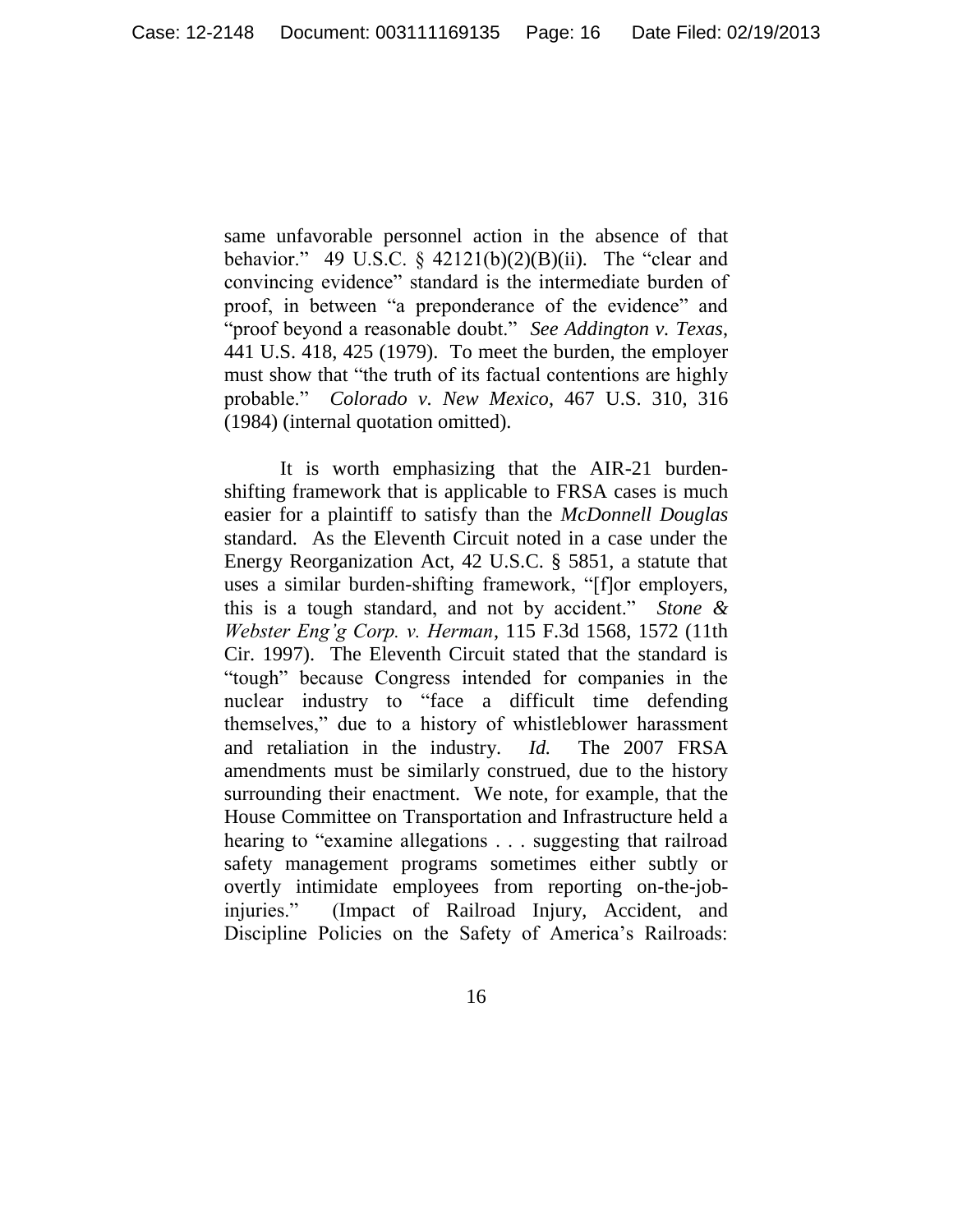Hearings Before the H. Comm. on Transportation and Infrastructure, 110th Cong. (Oct. 22, 2007)). As the Majority Staff of the Committee on Transportation and Infrastructure noted to members of the Committee:

> The accuracy of rail safety databases has been heavily criticized in a number of government reports over the years. The primary issue identified in many previous government investigations is that the rail industry has a long history of underreporting incidents and accidents in compliance with Federal regulations. The underreporting of railroad employee injuries has long been a particular problem, and railroad labor organizations have frequently complained that harassment of employees who reported injuries is a common railroad management practice.

Id.<sup>6</sup> The report noted that one of the reasons that pressure is put on railroad employees not to report injuries is the compensation system; some railroads base supervisor

 $\overline{a}$ 

<sup>&</sup>lt;sup>6</sup> See also id. (Introductory Remarks of Rep. Oberstar) ("Reports have documented a long history of under-reporting of accidents, under-reporting incidents, of noncompliance with Federal regulations; and under-reporting of rail injuries is significant because employees frequently report that harassment of those who do report incidents, being hurt on the job, is a common practice in the rail sector.".)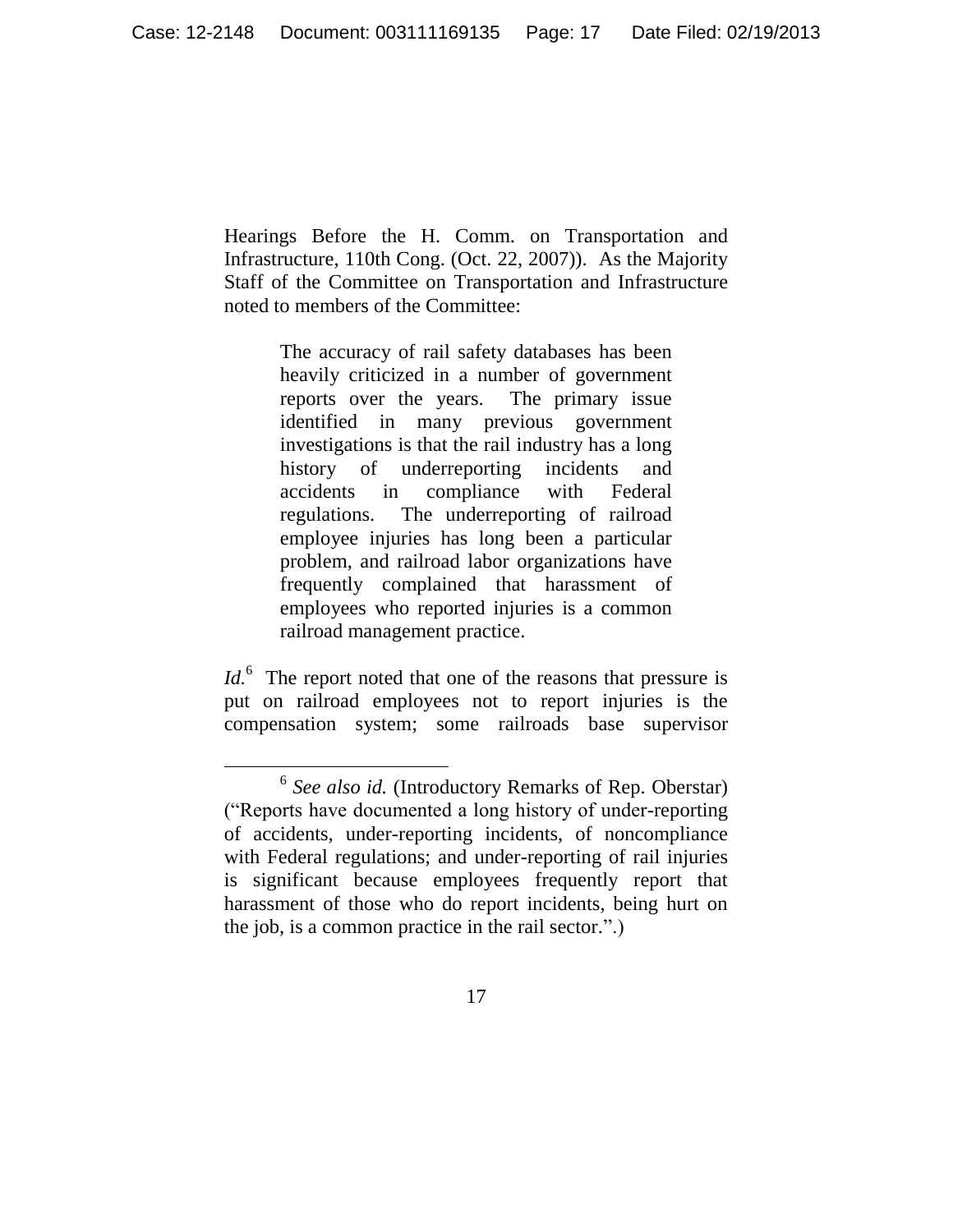compensation, in part, on the number of employees under their supervision that report injuries to the Federal Railroad Administration. *Id.* We will leave our discussion of the legislative history here, as the AIR-21 burden-shifting language is clear, and "[w]here the statutory language is unambiguous, the court should not consider statutory purpose or legislative history." *See In re Phila. Newspapers, LLC*, 599 F.3d 298, 304 (3d Cir. 2010). We simply note this history to emphasize that, as it did with other statutes that utilize the "contributing factor" and "clear and convincing evidence" burden-shifting framework, Congress intended to be protective of plaintiff-employees.

### C.

We must now apply AIR-21 burden-shifting. First, Araujo must show, by a preponderance of the evidence, that his reporting of his injury was a "contributing factor" to NJT's decision to discipline him. If he can do so, NJT must show by "clear and convincing evidence" that it would still have disciplined him, absent the reported injury. The District Court held that Araujo "cannot establish a prima facie case of retaliation because the record lacks evidence from which a reasonable factfinder could infer that the protected activity— Araujo's reports of employee injury—was a contributing factor in NJT's decision to discipline Araujo for the Electrical Operating Rules he violated in the February 25, 2008 incident." *Araujo*, 2012 WL 1044619, at \*6.

But, Araujo identifies some evidence in the record that tends to show that his decision to report a workplace injury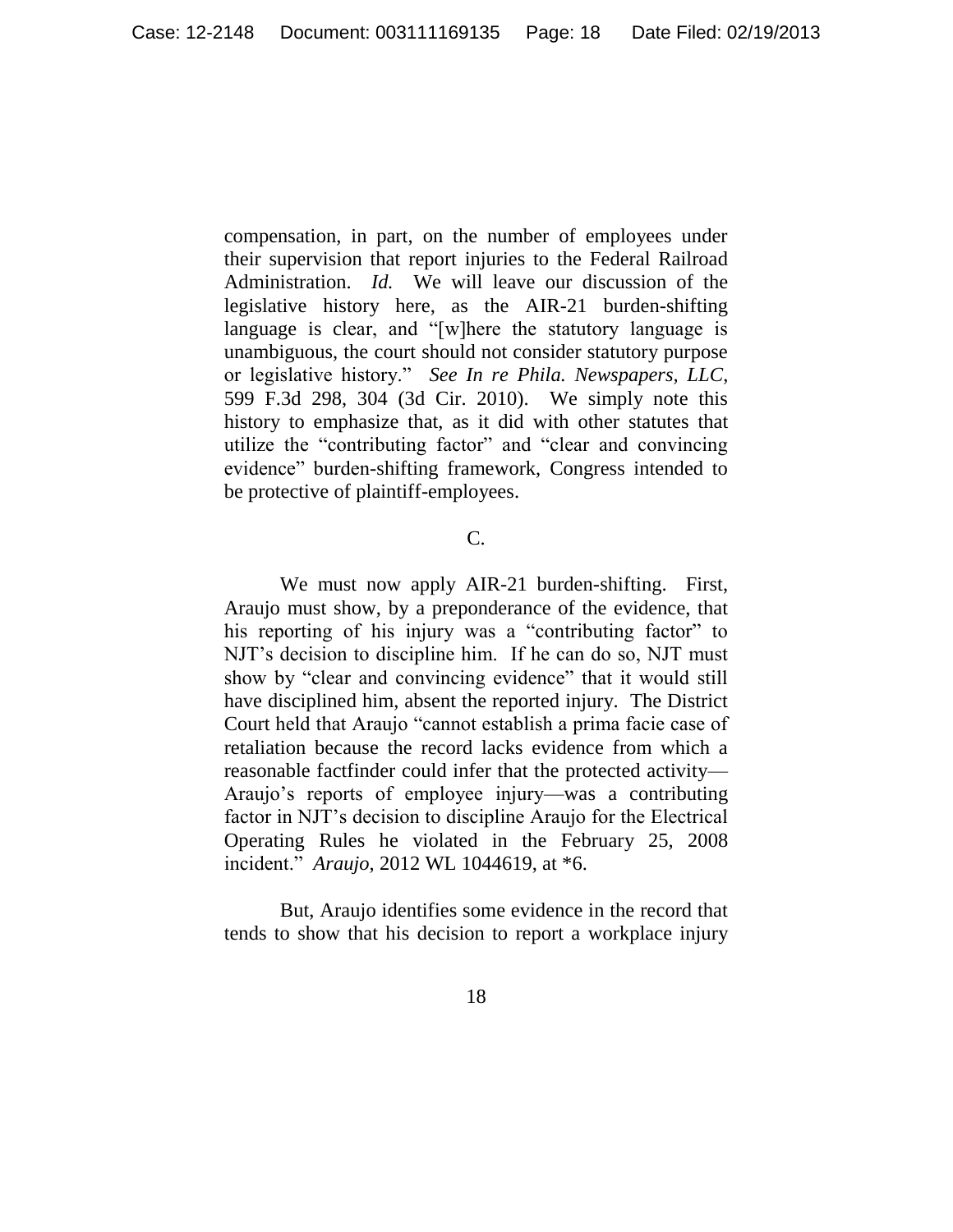was a contributing factor to NJT's decision to initiate disciplinary proceedings against him. His evidence principally falls into two categories: (a) temporal proximity and (b) adverse disparate treatment. While this Court notes that the evidence that Araujo proffers is certainly not overwhelming, we part ways with the District Court, and hold that it is sufficient to assert a prima facie case.

Temporal proximity between the employee's engagement in a protected activity and the unfavorable personnel action can be circumstantial evidence that the protected activity was a contributing factor to the adverse employment action. *See Kewley v. Dep't of Health and Human Servs.*, 153 F.3d 1357, 1362 (Fed. Cir. 1998) (noting that, under the Whistleblower Protection Act, "the circumstantial evidence of knowledge of the protected disclosure and a reasonable relationship between the time of the protected disclosure and the time of the personnel action will establish, *prima facie*, that the disclosure was a contributing factor to the personnel action") (internal quotation omitted). Araujo is able to show evidence of temporal proximity by marshalling the following facts in the record. On February 25, 2008 (the night of the accident), Meade decided not to drug test Araujo, despite the fact that he was legally required to drug test Araujo if he suspected that he had violated a rule or contributed to the accident. On that night, Meade had drug tests administered to Picton and Meisner. On the next day, February 26, 2008, Araujo went to NJT's EAP Counselor to report that he was experiencing symptoms related to the incident. Araujo was deemed unable to work due to the work-related injury. A few days after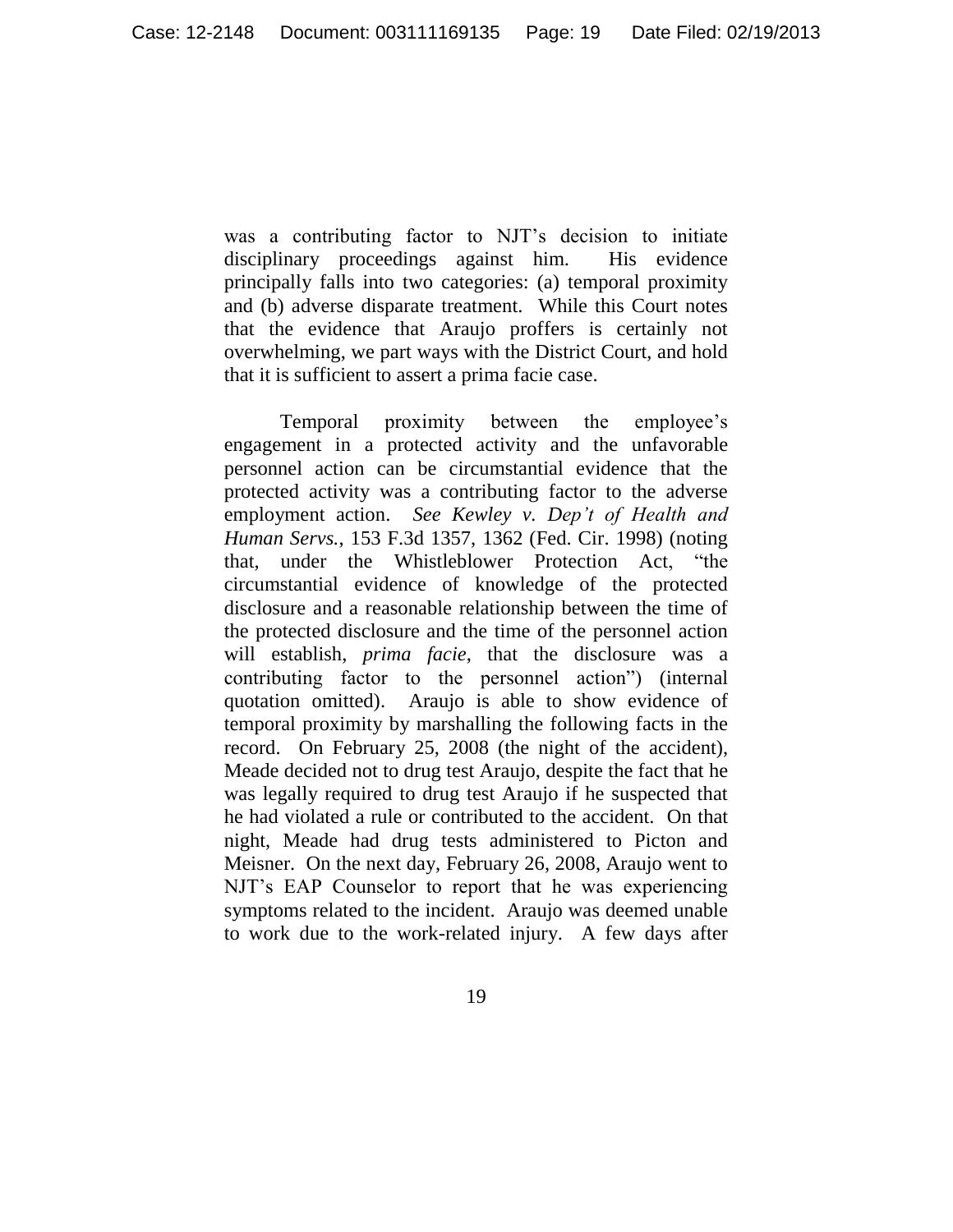Araujo reported the injury, Meade filed disciplinary charges against Araujo. Araujo contends—and the record provides support—that Meade had all of the information related to Araujo's involvement on February 25, 2008, and duly, cause to drug test him if he had thought it necessary.

NJT provides at least three reasons that this Court should disregard the temporal proximity. First, Meade testified that "the fact that we charged Mr. Araujo had nothing to do with the fact that we didn't" drug test him, and stated that the decision to charge Araujo came later, after he had read the statements given by Picton, Meisner, and other witnesses. NJT also notes that Araujo was actually charged before Picton and Meisner. Additionally, NJT emphasizes that under the applicable collective bargaining agreement, NJT had only ten days from the incident to give Araujo notice of a hearing and investigation. Thus, according to NJT, the temporal proximity was present "by necessity," due to the agreement. (Appellee's Br. at 21.)

Araujo also points to disparate treatment as circumstantial evidence that his protected activity was a contributing factor to his adverse employment action. Specifically, Araujo points to the fact that, in the five years preceding the February 25, 2008 incident, no other conductorflagmen were disciplined for violating the TRO-3 rules. According to Araujo, prior to the accident, it was common practice for conductor-flagmen not to talk to the linemen, and thus be unaware of the extent of the catenary power outages. NJT responds, asserting that Araujo was not treated disparately as compared to Picton and Meisner, who were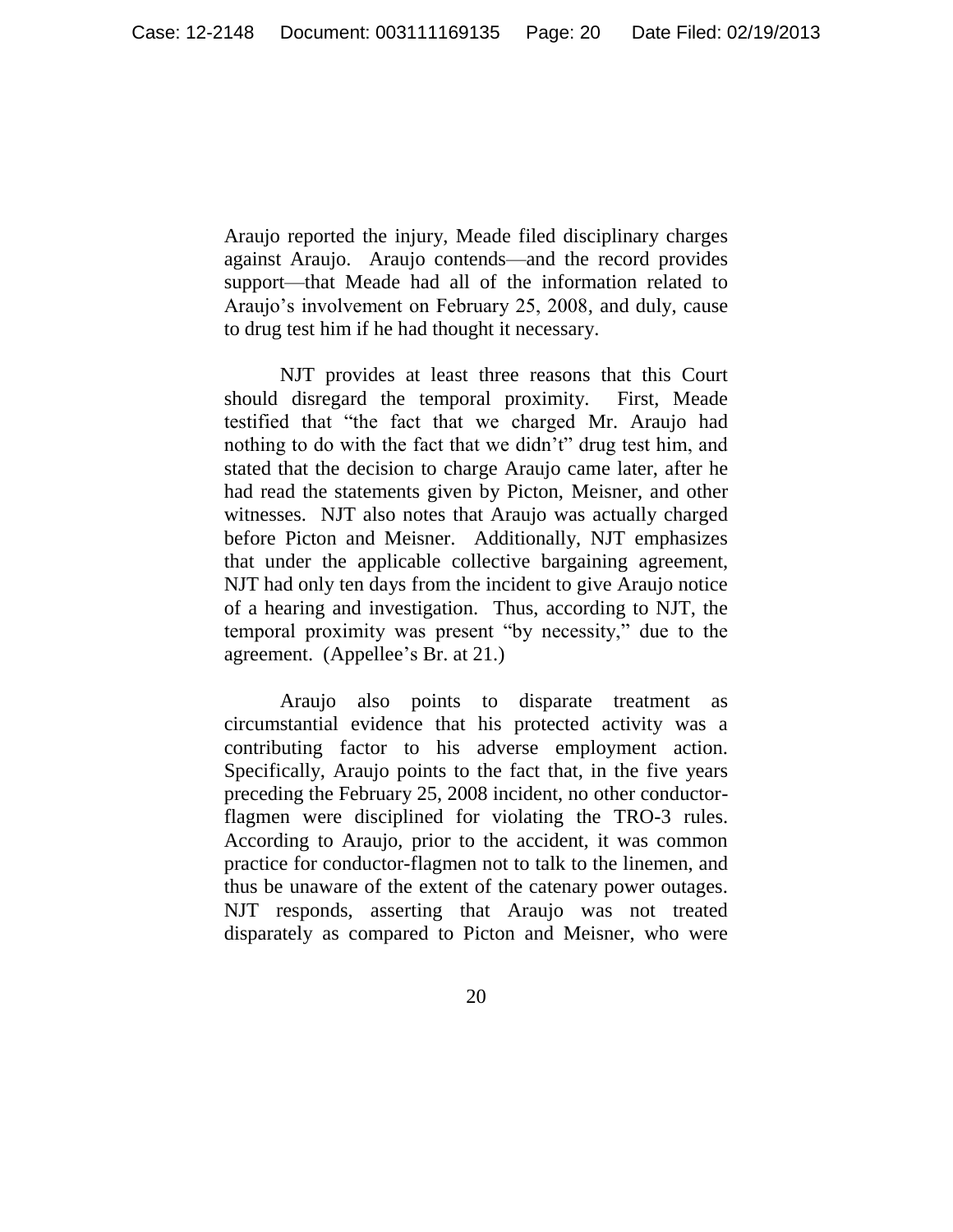disciplined for their conduct during the accident. NJT also asserts that Araujo should not be compared to other conductor-flagmen, because Araujo is the only conductorflagman to ever allow a contractor to come into contact with a live catenary while under his protection.

Considering all of the evidence in the light most favorable to Araujo, we conclude that Araujo has asserted a prima facie case. With respect to Araujo's temporal proximity argument, Araujo's evidence is entirely circumstantial, and he does not provide any evidence about NJT's motive. But direct evidence is not required. *See Desert Palace, Inc. v. Costa*, 539 U.S. 90, 100 (2003) (noting, in the context of Title VII employment discrimination cases, that "[c]ircumstantial evidence is not only sufficient, but may also be more certain, satisfying and persuasive than direct evidence"). Thus, Araujo is not required to provide evidence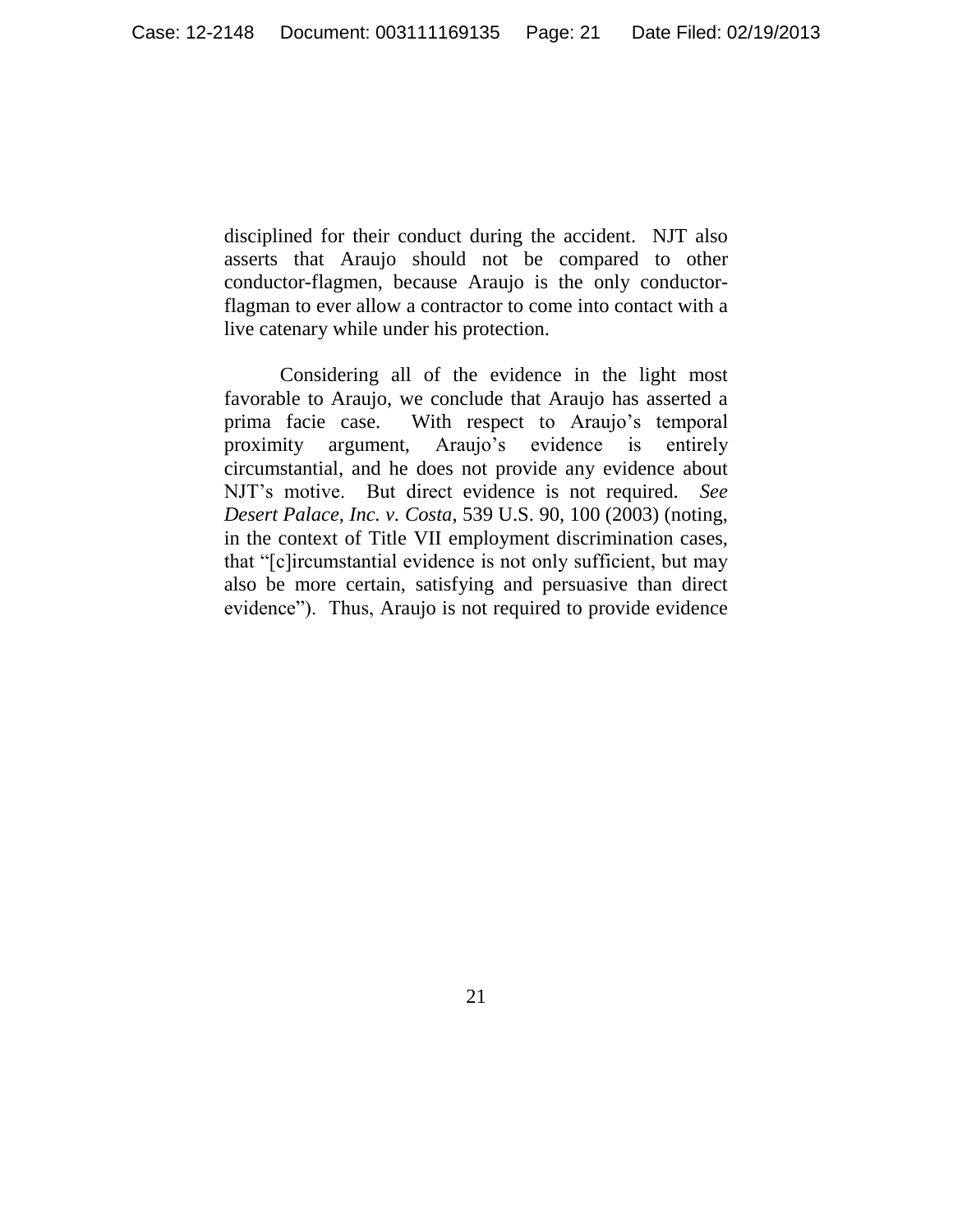of motive.<sup>7</sup> *See Marano*, 2 F.3d at 1141 (noting, in a case under the Whistleblower Protection Act, that an employee "*need not* demonstrate the existence of a retaliatory motive on the part of the employee taking the alleged prohibited personnel action in order to establish that his disclosure was a contributing factor to the personnel action" (emphasis in original)).

Viewing the facts favorably to Araujo, a reasonable jury could find that Meade decided not to drug test Araujo on February 25, 2008 because he did not believe that he violated any rules or was responsible for the accident, and that NJT decided to file disciplinary charges only after Araujo reported his injury. Certainly, this evidence is not overwhelming. We note that the District Court found that this theory suffers from a "critical flaw" in that it conflates the protocol for drug testing with the internal process by which NJT investigates

 $\overline{a}$ 

 $7$  We note that the fact that an employee need not ascribe a motive to the employer greatly reduces an employee's burden in making a prima facie case. However, we believe that this reduced burden is appropriate in FRSA cases. We note, for example, that the legislative history shows that Congress was concerned that some railroad supervisors intimidated employees from reporting injuries to the FRA, in part, because their compensation depended on low numbers of FRA reportable injuries within their supervisory area. (Impact of Railroad Injury, Accident, and Discipline Policies on the Safety of America's Railroads: Hearings Before the H. Comm. on Transportation and Infrastructure, 110th Cong. (Oct. 22, 2007)).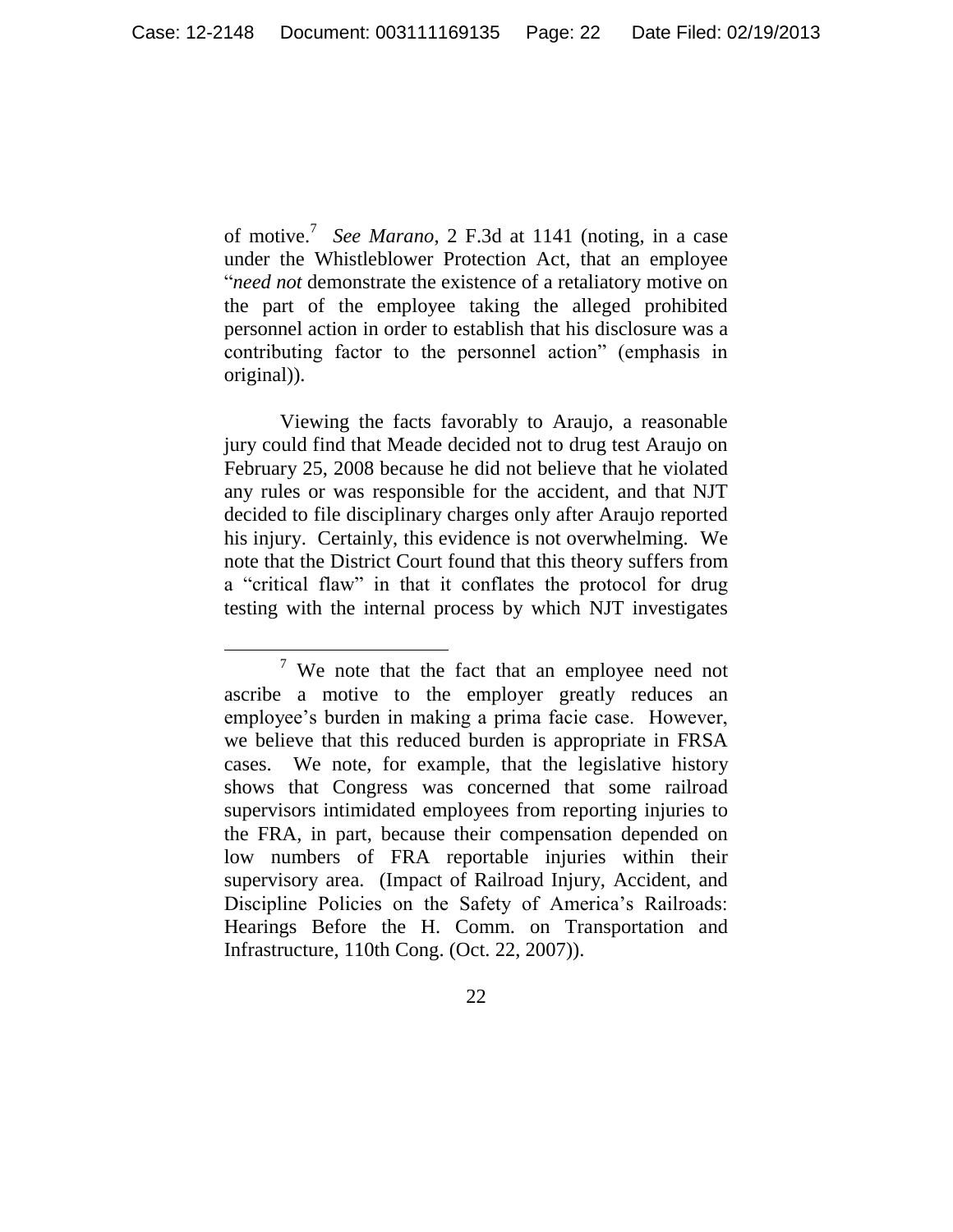and enforces safety rule violations. *Araujo*, 2012 WL 1044619, at \*7. Thus, the District Court found that, "[t]aken to its logical extreme, Araujo's position would preclude NJT from disciplining any employee through its hearing and investigation procedure if it decided not to subject that employee to a drug and alcohol test in the immediate aftermath of an incident involving an employee injury." *Id.* While we agree that the District Court pointed out a potential flaw in Araujo's theory, viewing the facts in a light favorable to Araujo, whether Araujo's theory suffers from a "critical flaw," or whether retaliation was a contributing factor to NJT's disciplinary decision, is an issue of fact that should be properly considered by a jury, not by the District Court.

We reach the same conclusion with regards to Araujo's disparate treatment arguments, in which Araujo argues that (a) his conduct did not deviate from the general practice of conductor-flagmen at the time and (b) other conductor-flagmen were not disciplined for violating the TRO-3 rules. The District Court accepted NJT's arguments that (a) Araujo should be compared to Picton and Meisner, both of whom were disciplined and (b) Araujo should not be compared to other conductor-flagmen since they were not involved in fatal accidents. Considering all of the evidence in the record, NJT's arguments fail to refute Araujo's assertion that his actions were in line with NJT practice at the time of the accident. If we view the facts in the light most favorable to Araujo, conductor-flagmen generally were not aware of the extent of catenary outages. Thus, Araujo is not comparable to Picton and Meisner, as both are linemen who were responsible for the catenary. Similarly, while Araujo may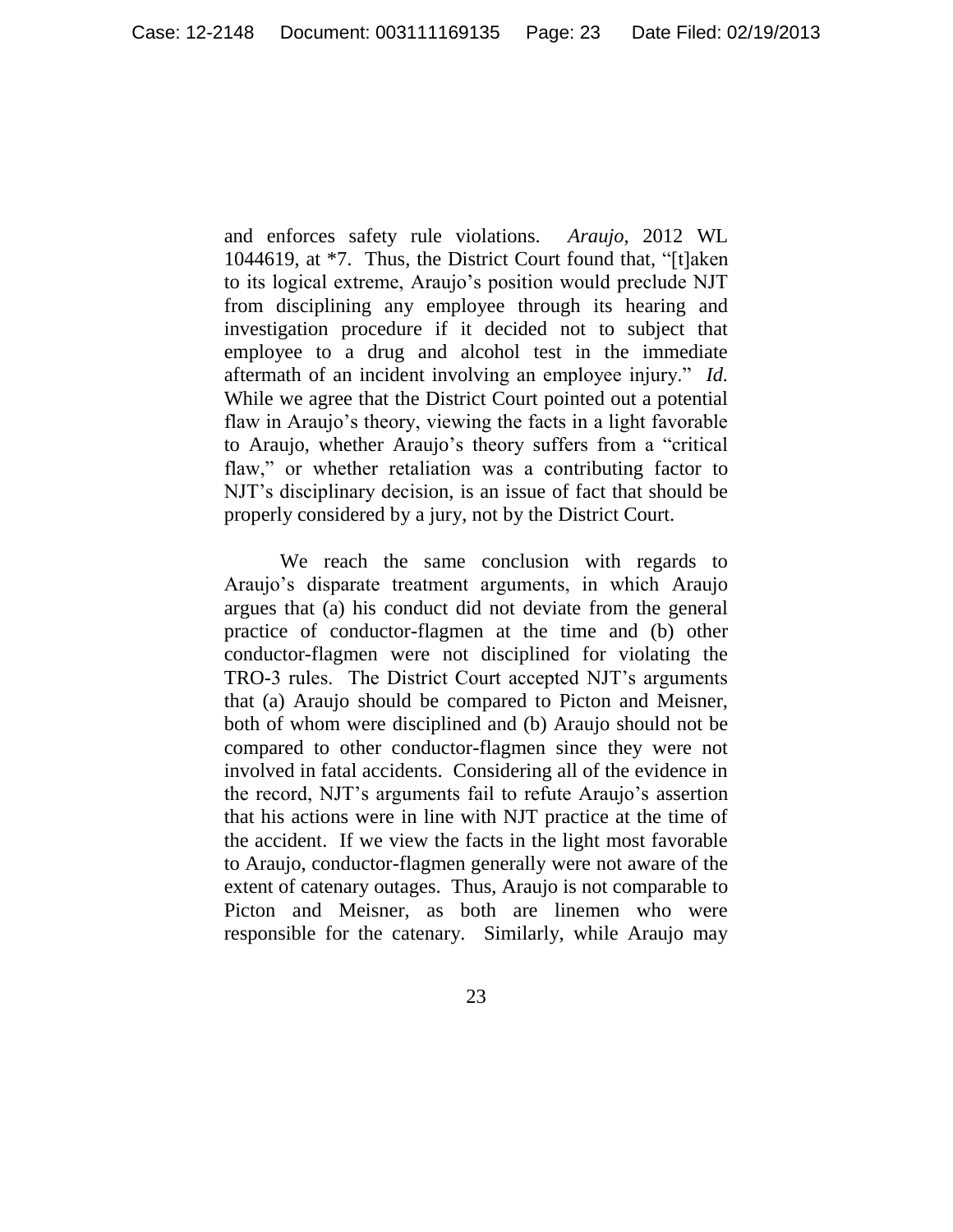have been the only conductor-flagman to have been on duty during a fatal accident, it is not appropriate to put him in a class by himself, and not compare him to other conductorflagmen who did not know about catenary outages but were not on duty during fatal accidents. Applying the employeefriendly AIR-21 standard, Araujo has stated a prima facie case of retaliation.

Having found that Araujo made a prima facie case, the burden shifts to NJT to show by "clear and convincing evidence" that it would have disciplined Araujo in the absence of his decision to report his injury. The District Court found that, assuming that Araujo could state a prima facie case, NJT was able to show by clear and convincing evidence that it would have disciplined him anyway. NJT appears to make two categories of arguments in an attempt to show clear and convincing evidence. First, as discussed in the preceding section, NJT attempts to rebut many of Araujo's proffered arguments. Second, NJT provides independent evidence that Araujo did in fact violate the TRO-3 rules. We conclude that NJT is unable to sustain its steep burden.

NJT attempts to rebut Araujo's proffered facts with respect to temporal proximity and disparate treatment. For the reasons discussed above, NJT's rebuttals to Araujo's arguments do not provide "clear and convincing evidence." We note that the result may be different if the *McDonnell Douglas* burden-shifting framework was applicable to this claim. Under *McDonnell Douglas*, the employer need only articulate a legitimate, non-discriminatory reason for the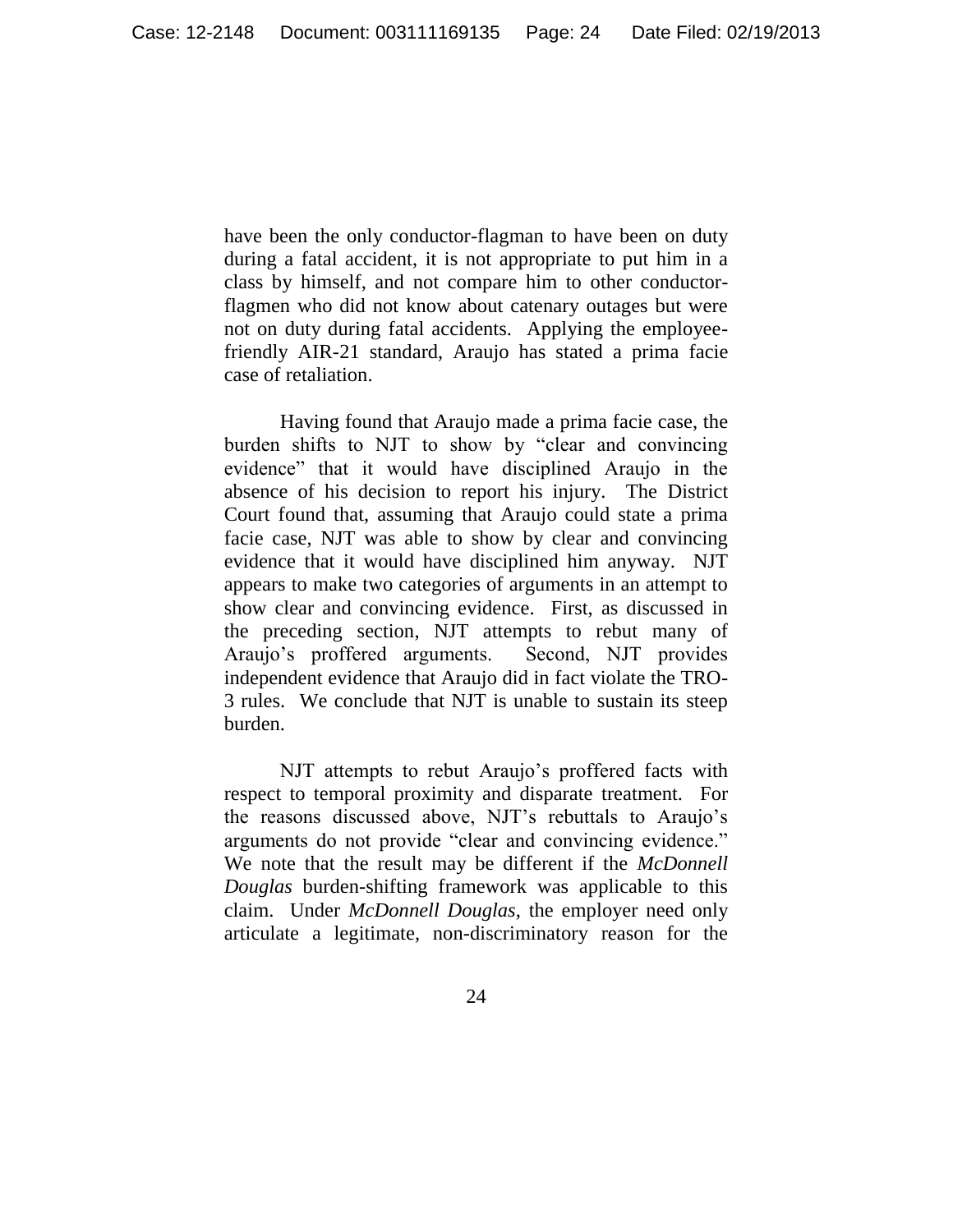action. We need not decide whether NJT's responses to Araujo's arguments are legitimate, nondiscriminatory reasons for NJT's decision to discipline Araujo. We note this solely to emphasize the steep burden that employers face under the AIR-21 burden-shifting framework.

NJT also attempts to provide "clear and convincing evidence" by making a case that Araujo was actually in violation of the TRO-3 rules. NJT points to evidence in the record that Araujo was aware that the TRO-3 rules broadly do not permit NJT employees to allow people under their protection near the catenary unless the employee knows for certain that the catenary is de-energized. (Appellee's Br. at 8.) Further, Araujo admitted that he was not aware whether the catenary was energized before the accident. NJT points out that Araujo correctly answered a question on an exam in 2006, showing that he knew that a conductor-flagman protecting contractors can allow the contractor to work on an overhead bridge in electrified territory only when the Class "A" employee reports to the conductor-flagman that the catenary is de-energized and partially grounded. (Appellee's Br. at 10.)

The District Court found that this evidence of Araujo's actual violation of the TRO-3 rules presented "clear and convincing evidence" that NJT's actions were not retaliatory. *See Araujo*, 2012 WL 1044619, at \*9 ("[T]he evidence in the record demonstrates that discipline was legitimately imposed on Araujo as a result of his violation of several electrical safety rules with tragic consequences."). We disagree. While the facts in the record may show that Araujo was technically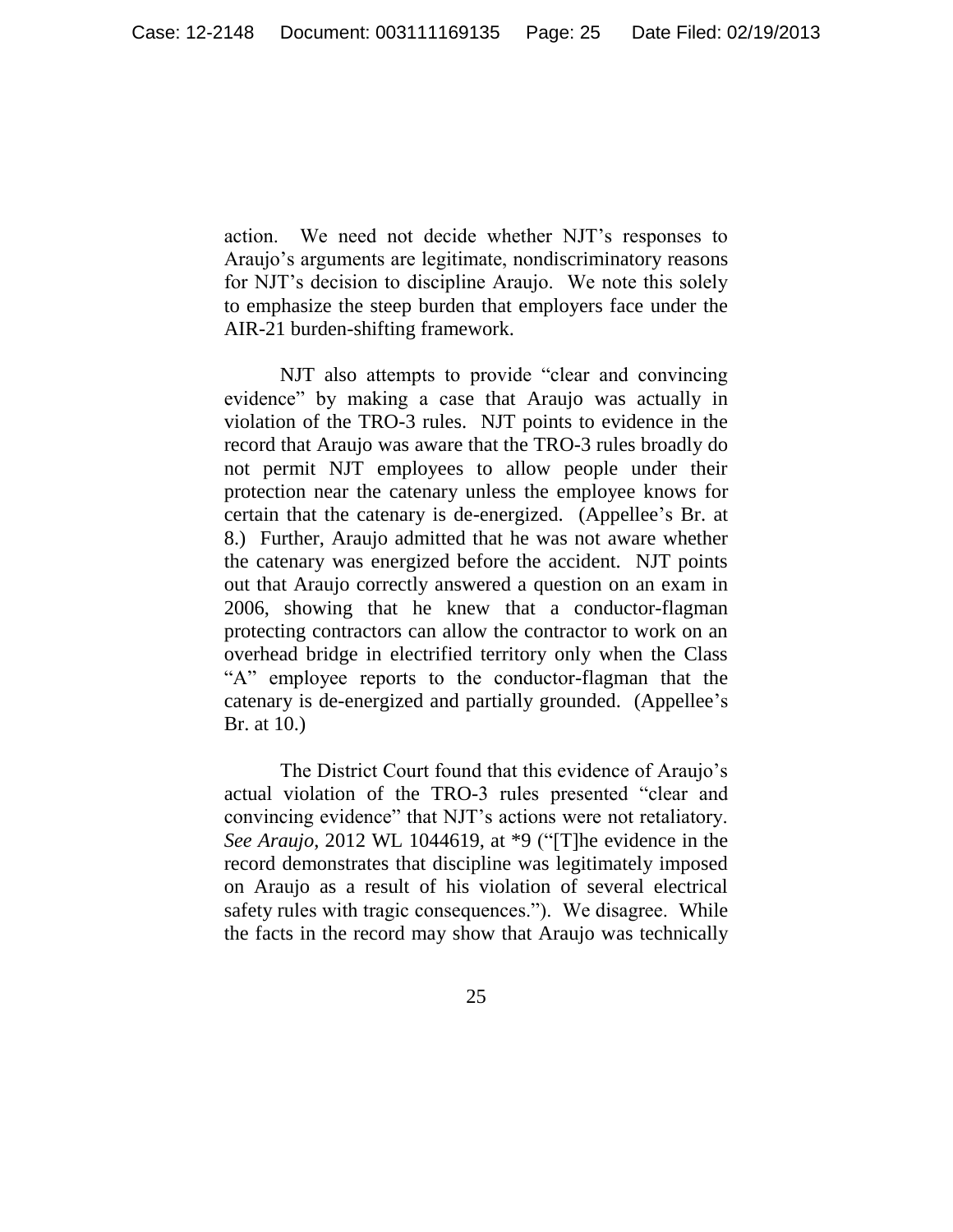in violation of written rules, they do not shed any light on whether NJT's decision to file disciplinary charges was retaliatory. As discussed, Araujo argues that he was following the practice that all conductor-flagmen followed at the time, and that NJT had never previously disciplined any conductor-flagmen for TRO-3 rule violations. While Araujo does not concede that he violated the letter of the TRO-3 rules, there is evidence in the record that Araujo did not know the extent of the catenary outage and was the only NJT employee directly supervising the contractors prior to the accident. Assuming for a moment that Araujo violated the letter of the TRO-3 rules, Araujo nevertheless argues that NJT's actual on-the-ground practices differed from the written rules, and NJT acknowledged this by never enforcing the rules against conductor-flagmen. Viewing Araujo's argument in this context, NJT's arguments that Araujo committed an actual violation of the letter of the TRO-3 rules does not shed any light on whether NJT's decision to enforce these rules against a conductor-flagman for the first time was retaliatory.

We emphasize that Araujo has not articulated an overwhelming case of retaliation. He has not, for example, proffered any evidence that NJT dissuaded him from reporting his injury or expressed animus at him for doing so. Araujo's evidence is entirely circumstantial, and we express no opinion as to the strength of his evidence. We only note that by amending the FRSA, Congress expressed an intent to be protective of plaintiff-employees. Applying the AIR-21 burden-shifting framework, Araujo has shown enough to survive NJT's motion for summary judgment.